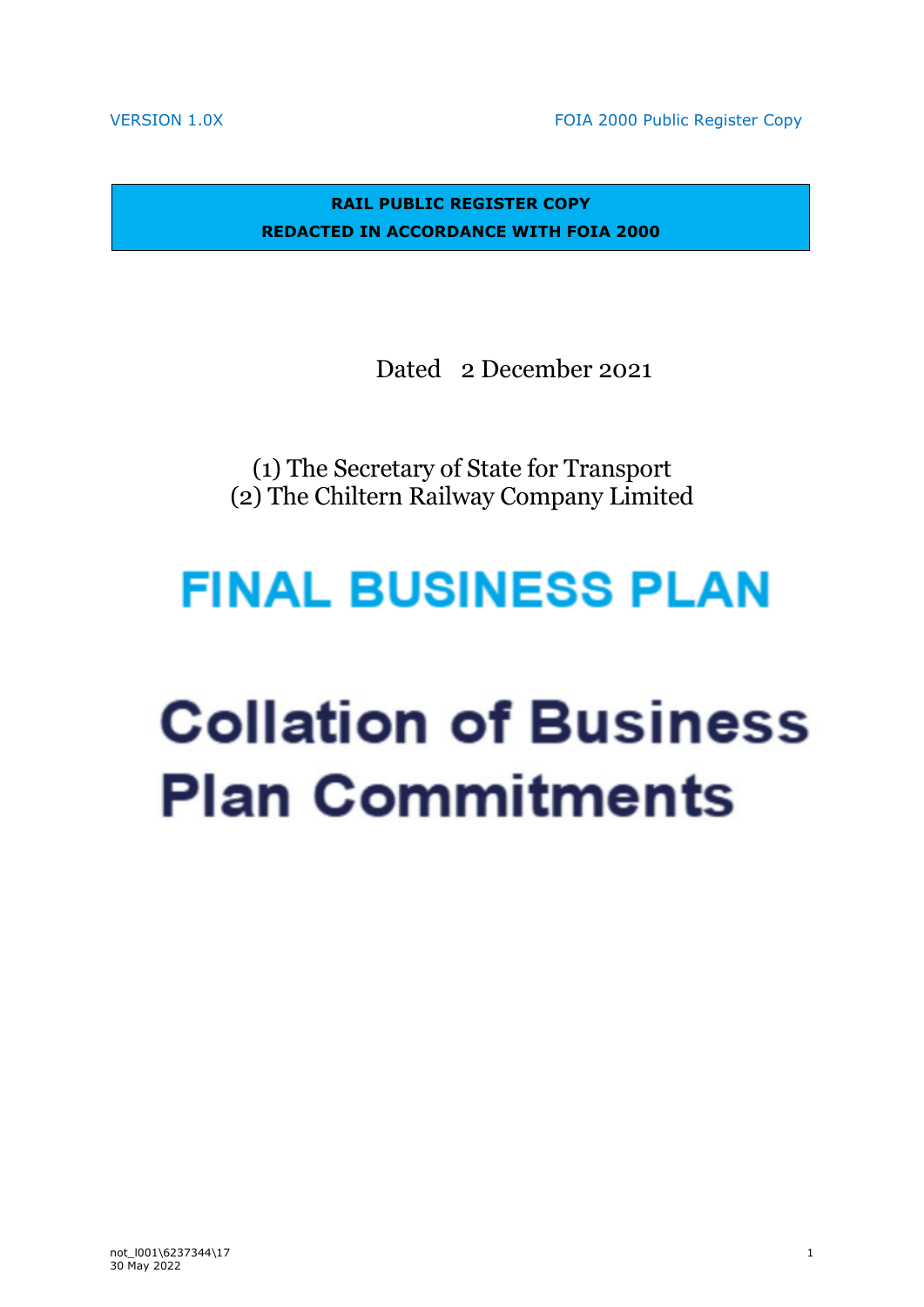# **Annex to Business Plan (BP) – Business Plan Commitments**

For the purposes of this Business Plan:

"**comprehensive**" and "**detailed and comprehensive**" means in sufficient detail so that the relevant report, plan or programme can be understood as reasonably intended without having to rely on additional information.

Unless expressly stated otherwise all numbers are stated at the real 2021/2022 prices.

#### **SECTION A – Business Plan Commitments to Collaboration Delivery Plan**

### 1. **Collaborate with RSSB on Health & Wellbeing**

- 1.1 In addition to and without prejudice to the requirements of paragraph 6 of Chapter 3 (Collaboration) of the Contract, the Operator shall by no later than **[REDACTED<sup>1</sup>]** and thereafter throughout the Contract Term:
	- (a) produce and provide to RSSB and the Secretary of State each Reporting Period a report containing the data on the hours worked, long- and short-term sickness and accident rates during such Reporting Period in respect of all Business Employees as required by the RSSB's Health and Wellbeing Index ("**Business Employee H&W Metrics**") to facilitate RSSB building an holistic understanding of health and wellbeing within the rail industry; and
	- (b) utilise the RSSB-led industry-wide dashboard of health and wellbeing data for the rail industry (as amended or replaced from time to time) and the outputs from the Business Employee H&W Metrics and update the Secretary of State at Contract Performance Meetings on steps the Operator is taking to achieve improvements in the health and wellbeing of its Business Employees.

#### 2. **Joint cost saving initiatives with NR**

- 2.1 In addition to and without prejudice to the requirements of Chapter 3 (Collaboration) of the Contract, the Operator shall prepare and deliver to the Secretary of State by no later than **[REDACTED<sup>2</sup>]** a detailed and comprehensive plan for how it will:
	- (a) work with Network Rail to develop a joint feasibility study with Network Rail and, as applicable, other Train Operators who operate along the Route to develop and, where appropriate including where demonstrable cost savings can be achieved and on funding being made available, create and implement as soon as reasonably practicable integrated control centres, signalling centres, rail operating centres and other equivalent operational locations whereby staff of Network Rail, the relevant infrastructure and train maintainers and, as applicable, relevant Train Operators can be accommodated with the staff of the Operator in order to assist the planning and efficient delivery of the Rail Services;
	- (b) in conjunction with Network Rail, undertake a cost benefit analysis in relation to the management and operation of Stations (including those located at London Marylebone and Birmingham Moor Street) to determine whether cost savings and/or operational benefits can be realised through the transfer of the management and operation of any such Stations from the Operator to Network Rail ("**Cost Benefit Analysis**"). Subject to the approval of Secretary of State (and, if relevant, funding being made available as part of the Cost Budget) the Operator shall facilitate the transfer to Network Rail of such Stations identified

<sup>1</sup> **19 April 2022 (Date of Redactions Approval) CR03181 - Where text has been omitted from the document - this is because the Secretary of State has decided to exclude the text in accordance with the provisions within the Freedom of Information Act 2000.**

<sup>2</sup> **19 April 2022 (Date of Redactions Approval) CR03181 - Where text has been omitted from the document - this is because the Secretary of State has decided to exclude the text in accordance with the provisions within the Freedom of Information Act 2000.**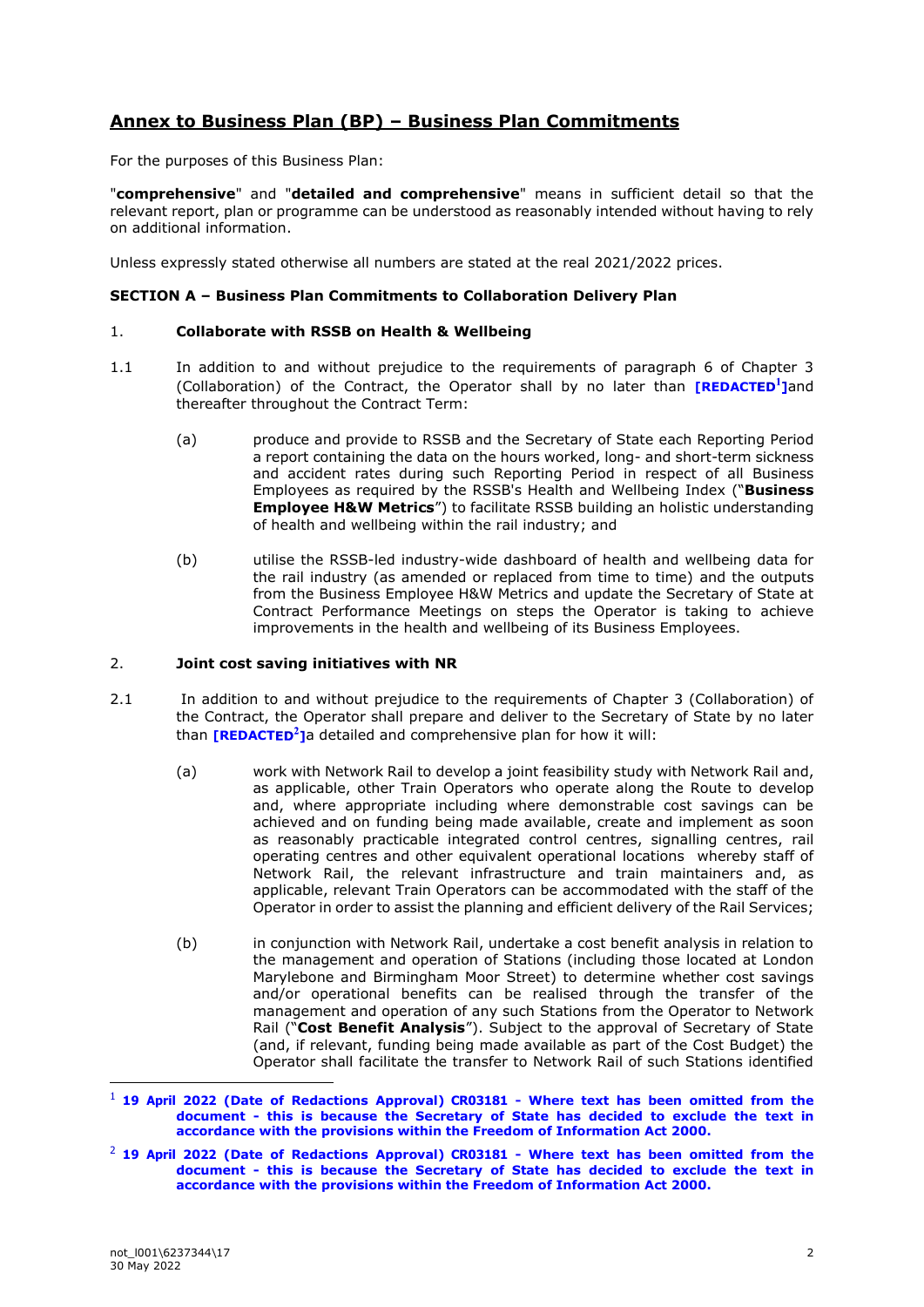in the Cost Benefit Analysis as being those which should be transferred from the Operator to Network Rail; and

(c) in conjunction with Network Rail and other Train Operators who operate along the Route, develop and, if funding is made available, implement a plan for the sharing of property, training and/or health facilities with Network Rail and such other Train Operators for the purposes of delivering cost savings.

## 3. **Connected Leaders**

- 3.1 The Operator shall throughout the period 1April 2022 to 31 March 2023 ensure that, at any one time, no less than **[REDACTED<sup>3</sup>]** (in total) of its senior leaders who are Business Employees will either:
	- (a) participate in the Connected Leaders Programme; and/or
	- (b) be nominated for participation in the Connected Leaders Programme.
	- 3.2 For the purposes of this paragraph 3, "**Connected Leaders Programme**" means the collective and collaborative programme which the Operator participated in under the Previous Franchise Agreement and which is designed to bring senior executives and other leaders in the rail industry together to reinforce the ethos of putting passengers first and building a culture of service excellence through the decisions and actions taken in their respective businesses.

# **SECTION B - Business Plan Commitments to Customer and Communities Delivery Plan**

#### **4. Customer Service Training**

- 4.1 The Operator shall:
	- (a) by no later than **[REDACTED<sup>4</sup>]**, deliver customer service training to all Business Employees who (as at the Start Date) are in the following customer facing roles:
		- (i) the following Station employees:
			- platform employees;
			- gateline employees;
			- ticket office employees;
			- assistance point employees;
		- (ii) Train Managers; and
		- (iii) Customer Service Inspectors

such customer service training shall consist of:

(i) Module 1: Proactive Customer Service with the aim of teaching customer facing teams how to fulfil their role whilst displaying customer-centric behaviours; and

<sup>3</sup> **19 April 2022 (Date of Redactions Approval) CR03181 - Where text has been omitted from the document - this is because the Secretary of State has decided to exclude the text in accordance with the provisions within the Freedom of Information Act 2000.**

<sup>4</sup> **19 April 2022 (Date of Redactions Approval) CR03181 - Where text has been omitted from the document - this is because the Secretary of State has decided to exclude the text in accordance with the provisions within the Freedom of Information Act 2000.**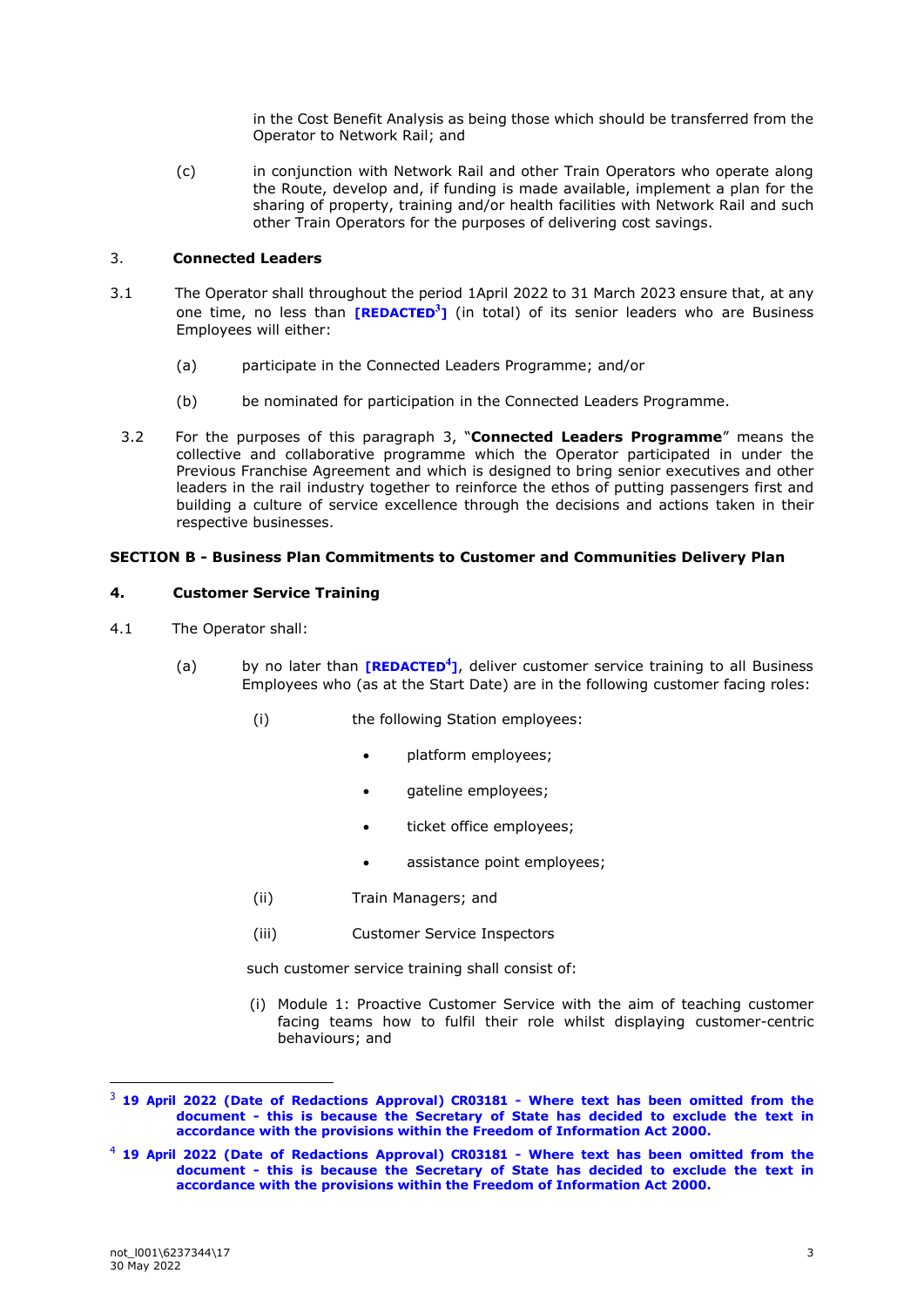- (ii) Module 2: Passenger Information During Disruption (PIDD) and Collaboration with the aim of enabling staff to manage disruption and work effectively as part of a wider team;
- (b) ensure that the customer service training referred to in paragraph 4.1(a) is also delivered, as soon as reasonable practicable after their employment, to the Business Employees in those specified customer facing roles who are employed by the Operator after the Start Date; and
- (c) by no later than **[REDACTED<sup>5</sup>]** produce and deliver to the Secretary of State a detailed and comprehensive programme setting out how the Operator will deliver the training specified in paragraph 4.1(a).

#### 5. **Extend customer contact hours**

- (a) The Operator shall by no later than **[REDACTED<sup>6</sup>]** and thereafter throughout the Contract Term ensure that:
	- (i) its social media channels (including live chat functionality on its website) are available and operational from 0600 to 2200 each Operational Day; and
	- (ii) its telephone support is available and operational from 0800 to 2000 each Operational Day,

in each case, such that passengers can communicate with relevant Business<br>Employees during the hours specified in paragraphs 5(a)(i) and during the hours specified in paragraphs  $5(a)(i)$  and 5(a)(ii)(respectively).

(b) For the purposes of this paragraph 5, "**Operational Day**" means Monday to Sunday except 25<sup>th</sup> and 26<sup>th</sup> of December in each Contract Year.

> Provided that and without prejudice to paragraph 4.5 of Chapter 7.7, the Operator shall not be regarded as having contravened this obligation due to any temporary non-availability of its social media channels and/or its telephone support due to network outage or other event which is beyond the reasonable control of the Operator.

#### 6. **Process for establishing Funding Schemes**

- 6.1 By no later than **[REDACTED<sup>7</sup>]** the Operator shall submit to the Secretary of State for Approval, costed proposals (and, where applicable, feasibility studies) which identify initiatives relating to:
	- (a) improvements at Stations which (subject to approval by the Secretary of State and funding being made available as part of the Cost Budget) can be implemented through the establishment of a stations improvement fund;
	- (b) works and initiatives identified through consultation undertaken with:
		- (i) passengers, potential

<sup>5</sup> **19 April 2022 (Date of Redactions Approval) CR03181 - Where text has been omitted from the document - this is because the Secretary of State has decided to exclude the text in accordance with the provisions within the Freedom of Information Act 2000.**

<sup>6</sup> **19 April 2022 (Date of Redactions Approval) CR03181 - Where text has been omitted from the document - this is because the Secretary of State has decided to exclude the text in accordance with the provisions within the Freedom of Information Act 2000.**

<sup>7</sup> **19 April 2022 (Date of Redactions Approval) CR03181 - Where text has been omitted from the document - this is because the Secretary of State has decided to exclude the text in accordance with the provisions within the Freedom of Information Act 2000.**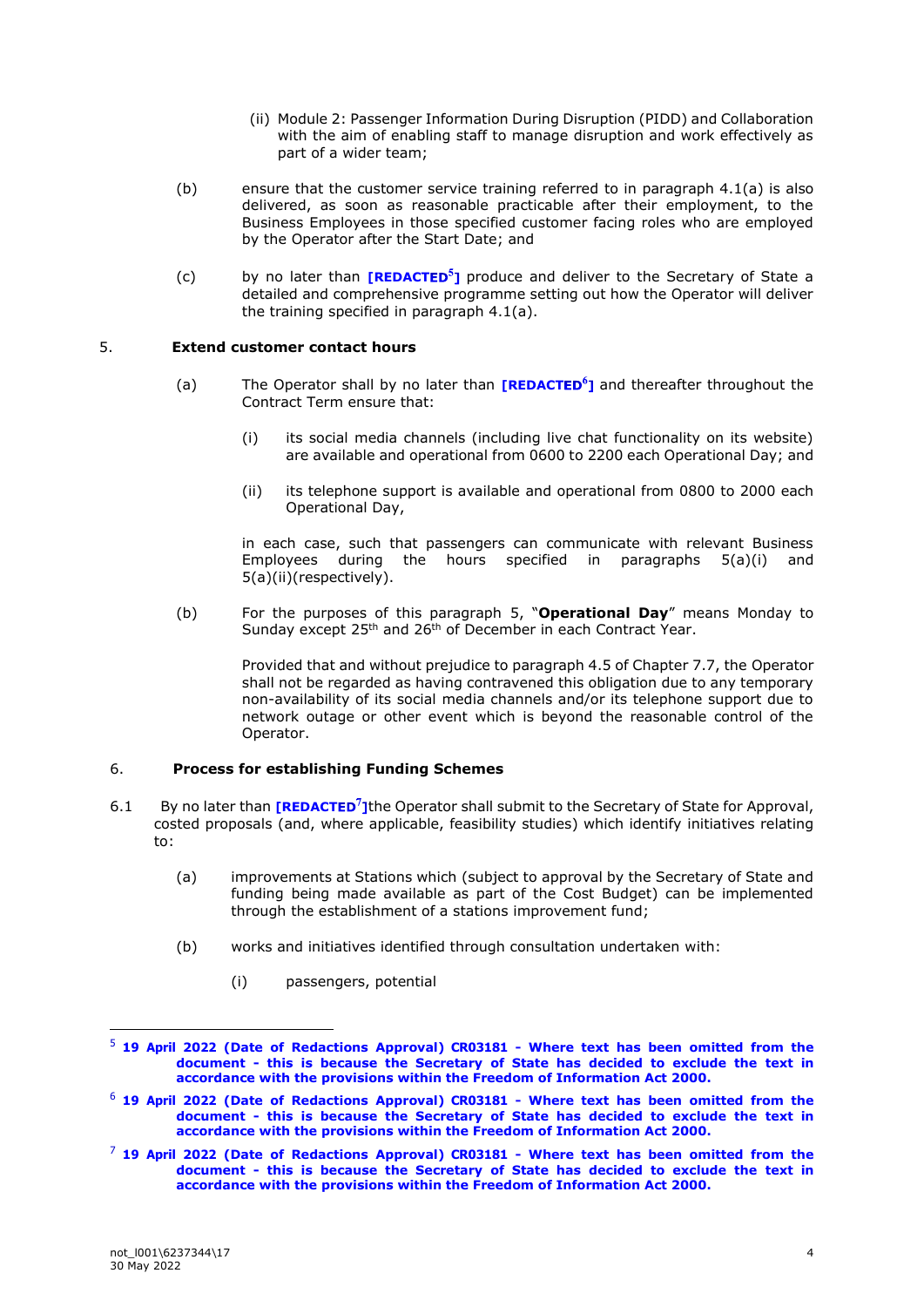- (ii) passengers, Stakeholders and other users of the rail network;
- (iii) person who are protected by the Accessible Travel Policy and persons with other protected characteristics within the meaning of the EA 2010,

which, (subject to approval by the Secretary of State and funding being made available as part of the Cost Budget) can be implemented through the establishment of a customer and community improvement fund; and

- (c) initiatives developed in accordance with the requirements of Chapter 5.2 (Customer Schemes) of the Contract which (subject to approval by the Secretary of State and funding being made available as part of the Cost Budget) can be implemented through the establishment of a community rail fund.
- 6.2 As part of the costed proposal referred to in paragraph 6.1, the Operator shall notify the Secretary of State of any grant funding it secures (in acting as a Good and Efficient Operator) from third parties such as Local Authorities, local development agencies and the Lottery Commission which can be used for the purposes of implementing any of the initiatives and/or works set out in the costed proposal and the terms upon which the additional funding had been granted.

# 7. **Delay Repay Compensation**

- 7.1 The Operator shall:
	- (a) by no later than the DR Effective Date implement Delay Repay Compensation on all Fares and by no later than **[REDACTED<sup>8</sup>]** amend its Passenger's Charter (and such other terms and conditions and other associated documents required to be amended in order to give effect to Delay Repay Compensation) to include a commitment to pay, from the DR Effective Date, to passengers an amount that is equal to that specified in column 2 of the table below where such passenger's journey is delayed by the number of minutes specified in column 1 of such table:

| Column 1             | Column <sub>2</sub>           |                       |                           |
|----------------------|-------------------------------|-----------------------|---------------------------|
| <b>Minutes Delay</b> | <b>DR Compensation Amount</b> |                       |                           |
|                      | <b>Single Tickets</b>         | <b>Return Tickets</b> | <b>Season Tickets</b>     |
| $15 - 29$            | 25% of the cost of            | 12.5 $%$ of the cost  | $12.5\%$ of the cost of a |
|                      | the ticket                    | of the ticket         | return journey ticket     |
| $30 - 59$            | 50% of the cost of            | 25% of the cost of    | 25% of the cost of a      |
|                      | the ticket                    | the ticket            | return journey ticket     |
| $60 - 119$           | $100\%$ of the cost of        | 50% of the cost of    | 50% of the cost of a      |
|                      | the ticket                    | the ticket            | return journey ticket     |
| 120 or more          | $100\%$ of the cost of        | 100% of the cost      | 100% of the cost of a     |
|                      | the ticket                    | of the ticket         | return journey ticket     |

- (b) ensure that from the DR Effective Date:
	- (iv) it pays to passengers who submit a valid claim for Delay Repay Compensation, the applicable DR Compensation Amount due and payable in respect of such claim; and

<sup>8</sup> **19 April 2022 (Date of Redactions Approval) CR03181 - Where text has been omitted from the document - this is because the Secretary of State has decided to exclude the text in accordance with the provisions within the Freedom of Information Act 2000.**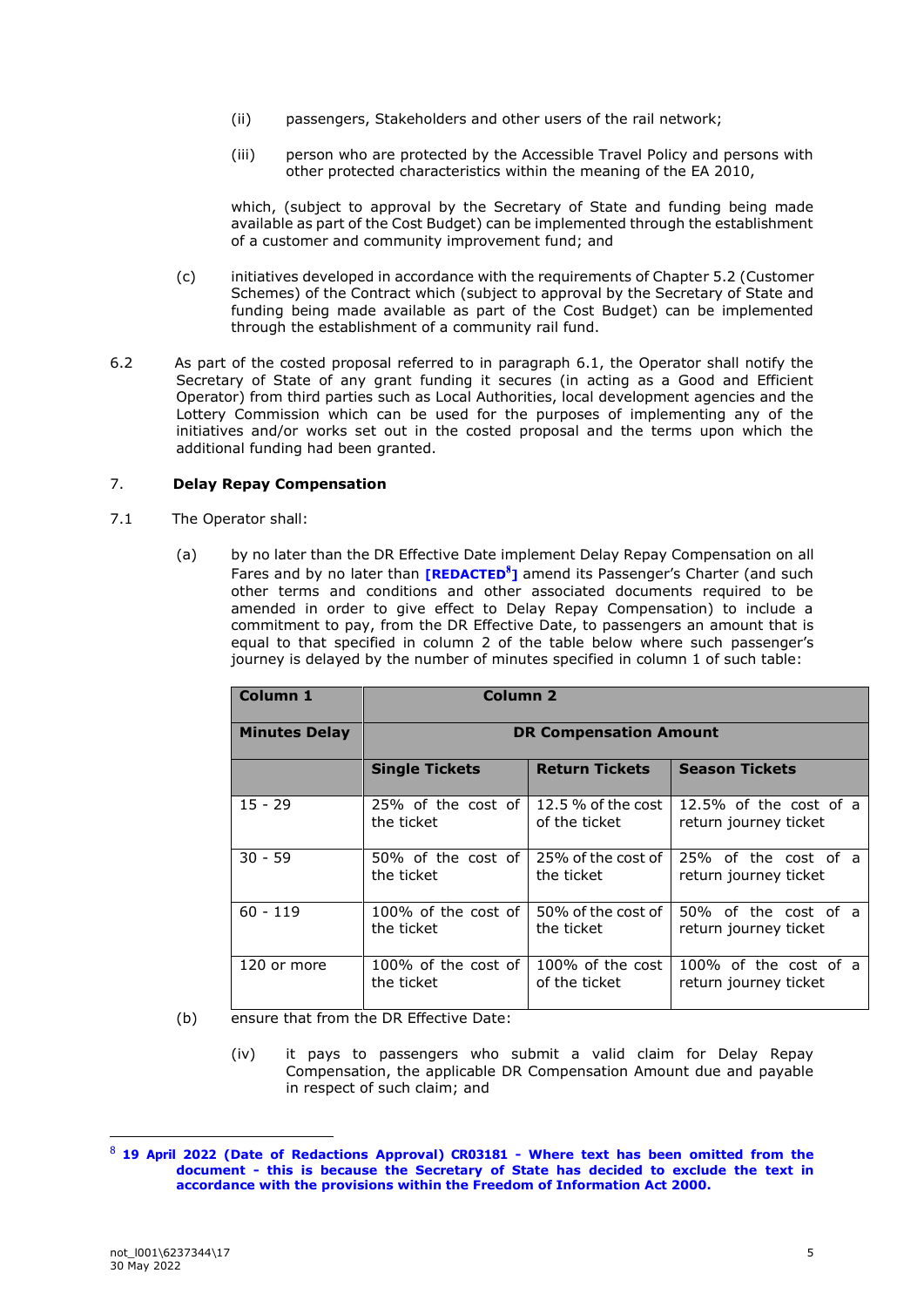- (v) it introduces an automated claims solution for passengers who buy Advance Purchase Train-specific Fares for a journey via the Operator's website;
- (c) in addition to the payment of the applicable Delay Repay Compensation Amounts, continues to pay to passengers who as at the **[REDACTED<sup>9</sup>]** hold Passenger's Charter Discount Season Tickets the compensation amounts that are due to them on renewal of that Passenger's Charter Discount Season Ticket in accordance with the terms of the Passenger's Charter applicable immediately prior to the Start Date provided that:
	- (i) such Passenger's Charter Discount Season Ticket is renewed on or before  $[REDACTER<sup>10</sup>]$ ;
	- (ii) such Passenger's Charter Discount Season Ticket is renewed within 4 weeks of the expiry date of such Passenger's Charter Discount Season Ticket;
	- (iii) such renewal is for a Passenger's Charter Discount Season Ticket covering the same journey as the Passenger's Charter Discount Season Ticket being renewed;
	- (iv) such renewal is for a Passenger's Charter Discount Season Ticket with a duration equal to or less than the Passenger's Charter Discount Season Ticket being renewed; and
	- (v) such compensation shall only be payable on the first renewal of such Passenger's Charter Discount Season Ticket; and
- (d) from the DR Effective Date use all reasonable endeavours to make passengers aware of their right to claim compensation pursuant to the Passenger's Charter including by:
	- (i) displaying the relevant information on trains and at Stations;
	- (ii) making appropriate announcements to passengers on trains and at Stations when the circumstances giving rise to the right occur;
	- (iii) making compensation claim forms readily available to passengers at Stations and on the Operator's website; and
	- (iv) any other reasonable means to reflect future advancements in technology proposed in writing either by the Operator or the Secretary of State and agreed by both Parties (acting reasonably).
- 7.2 For the purposes of this paragraph 7:

"**Delay Repay Compensation**" means compensation payable to a passenger by the Operator (subject to the validation and authentication of any such delay repay compensation claim by the Operator) in circumstances where such passenger's journey in respect of which such passenger holds a valid ticket is delayed by 15 minutes or more;

"**DR Compensation Amount**" means the amounts payable as Delay Repay Compensation as set out in column 2 of the table in paragraph 7.1(a);

<sup>9</sup> **19 April 2022 (Date of Redactions Approval) CR03181 - Where text has been omitted from the document - this is because the Secretary of State has decided to exclude the text in accordance with the provisions within the Freedom of Information Act 2000.**

<sup>10</sup> **19 April 2022 (Date of Redactions Approval) CR03181 - Where text has been omitted from the document - this is because the Secretary of State has decided to exclude the text in accordance with the provisions within the Freedom of Information Act 2000.**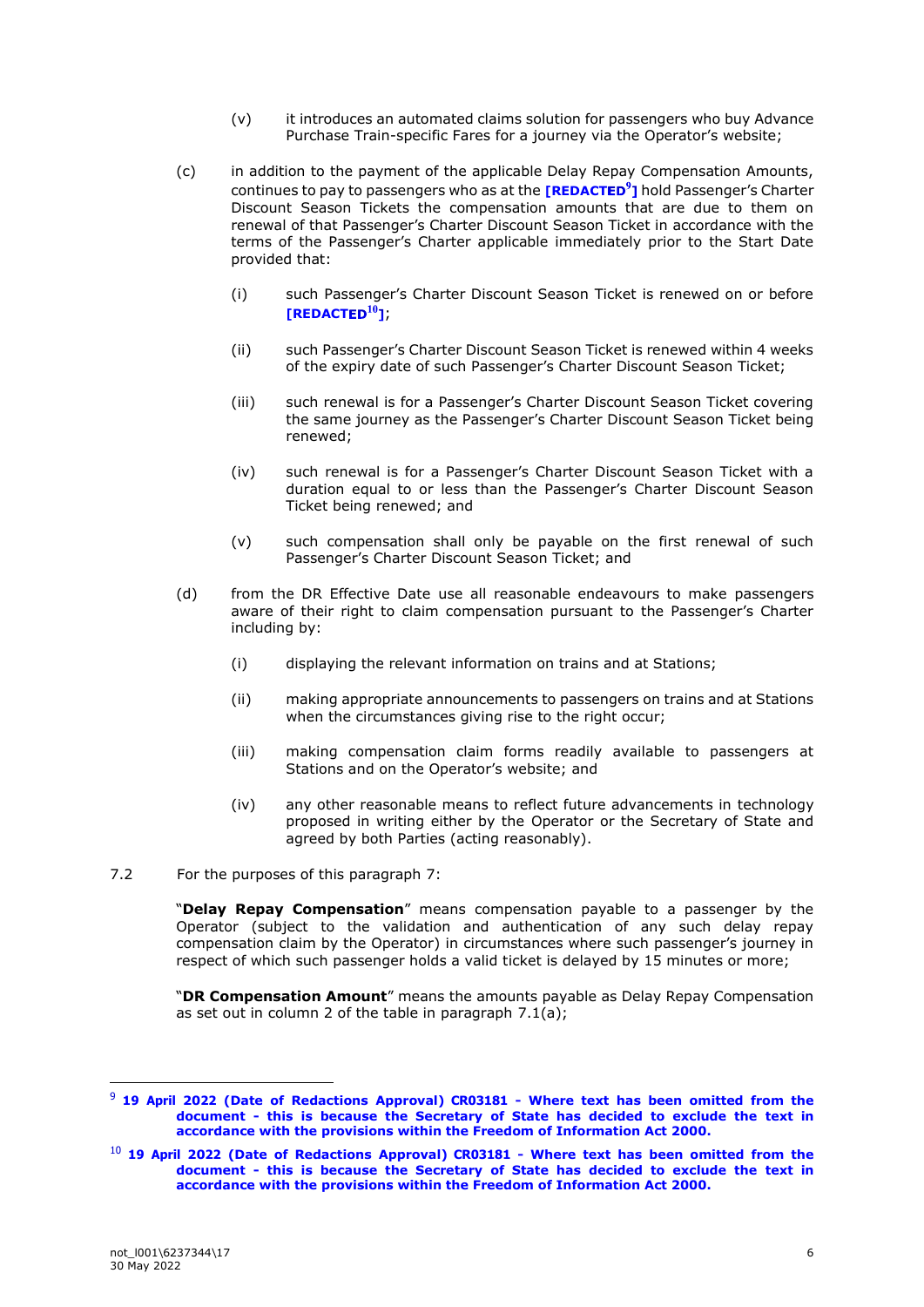"**DR Effective Date**" means a date that is no later than **[REDACTED**<sup>11</sup>]; and

"**Passenger Charter Discount Season Tickets**" means Season Ticket Fares that are valid for a month or longer and in respect of which holders of such Season Ticket Fares are entitled to discounts on renewal of their Season Ticket Fares in accordance with the terms of the Passenger's Charter applicable as at the Start Date.

# 8. **Appoint SQR Manager**

The Operator shall by no later than **[REDACTED<sup>12</sup>]** appoint (and maintain for the duration of the Contract Term) a manager (the "**SQR Manager**") with specific responsibility for ensuring that the Operator complies with its obligations under Chapter 5.5 (Customer Experience Performance) of the Contract.

# 9. **Social Value**

- 9.1 The Operator shall prepare and deliver to the Secretary of State:
	- (a) by no later than  $[REDACTER<sup>13</sup>]$ , a detailed and comprehensive report on its performance as against the requirements of the Cabinet Office Procurement Policy Note 06/20 regarding social value for the preceding twelve (12) month period; and
	- (b) thereafter by no later than 31 December in each Contract Year, a detailed and comprehensive report on its social value performance prepared in accordance with the RSSB's online tool for measuring social value across the rail industry (the "**RSSB Tool**") provided that in respect of the report to be delivered by 31 December 2023 if the RSSB Tool is not available by the date of submission of such report then the Operator shall submit such report in accordance with the requirements of paragraph 9.1(a).
- 9.2 The Operator shall ensure that its performance as set out in the report submitted to the Secretary of State pursuant to paragraphs 9.1(a) and 9.1(b) are published on its website and as part of its subsequent Customer Report.

#### 10. **Supporting customers with hidden disabilities**

- 10.1 In addition and without prejudice to its obligations under Chapter 5.3 (Accessibility and Inclusivity) of the Contract, the Operator shall by no later than:
	- (a) **IREDACTED<sup>14</sup>1**, promote the sunflower lanyard scheme to Disabled Persons that use Rail Services; and

<sup>11</sup> **19 April 2022 (Date of Redactions Approval) CR03181 - Where text has been omitted from the document - this is because the Secretary of State has decided to exclude the text in accordance with the provisions within the Freedom of Information Act 2000.**

<sup>12</sup> **19 April 2022 (Date of Redactions Approval) CR03181 - Where text has been omitted from the document - this is because the Secretary of State has decided to exclude the text in accordance with the provisions within the Freedom of Information Act 2000.**

<sup>13</sup> **19 April 2022 (Date of Redactions Approval) CR03181 - Where text has been omitted from the document - this is because the Secretary of State has decided to exclude the text in accordance with the provisions within the Freedom of Information Act 2000.**

<sup>14</sup> **19 April 2022 (Date of Redactions Approval) CR03181 - Where text has been omitted from the document - this is because the Secretary of State has decided to exclude the text in accordance with the provisions within the Freedom of Information Act 2000.**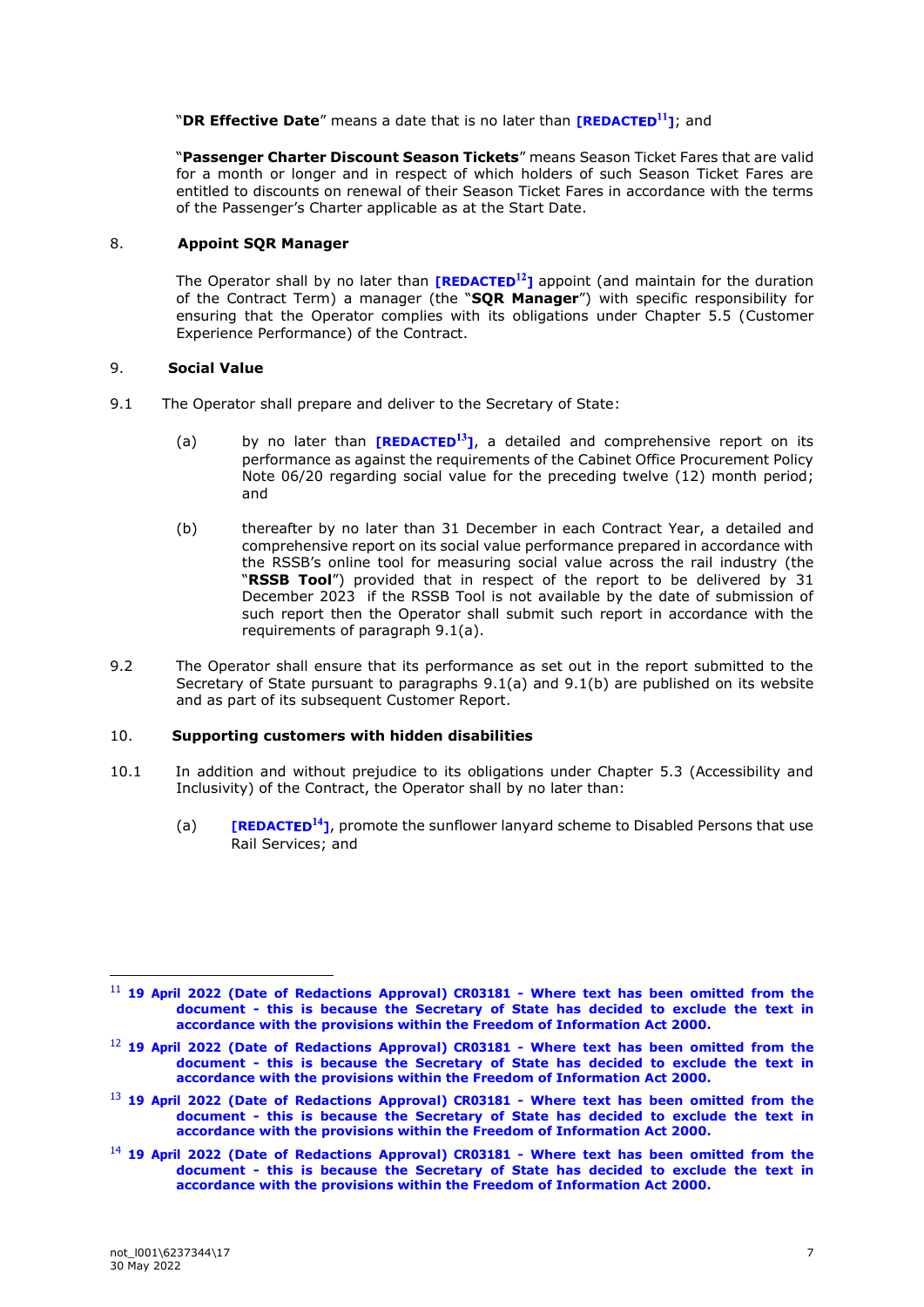(b) **[REDACTED<sup>15</sup>]**, introduce a communication wallet targeted at supporting customers with hidden disabilities to more easily communicate their needs to Business Employees,

in each case, making such lanyards and communication wallets available to customers on a free-of-charge basis, including at station ticket offices and through customer relations.

#### 10.2 **Supporting Smart Media**

By no later than **[REDACTED<sup>16</sup>]** the Operator shall submit to the Secretary of State a detailed and comprehensive report identifying any Fare products for which Smart Media ticketing infrastructure exists as at the Start Date (insofar as the Operator is aware of such infrastructure or ought reasonably to be aware) but in respect of which a Smart Media ticket is not enabled and offered as an option for sale to passengers. Such report shall contain:

- (a) a detailed explanation on the reasons why such Smart Media ticket is not enabled and offered to passengers; and
- (b) propose solutions (together with a programme for implementing such proposed solutions) which if implemented will ensure that such Smart Media tickets can be enabled and offered to passengers.

# 11. **Minor Works Proposals**

By no later than **[REDACTED<sup>17</sup>]**, the Operator shall submit to the Secretary of State costed proposals for Minor Works ("**Minor Work Proposals**") which (subject to approval by the Secretary of State and funding being made available as part of the Cost Budget) can be implemented through the establishment of a Minor Works budget. In the development of the Minor Works Proposals the Operator shall consult with the Accessibility Panel.

#### 12**. Inclusive Transport Leaders Scheme**

By no later than **[REDACTED<sup>18</sup>]**the Operator shall submit to the Secretary of State a plan which could, if funding is made available, be implemented with a view to achieving the Inclusive Transport Leaders Scheme accreditation on or before the period specified in such plan.

# **SECTION C - Business Plan Commitments to Environment and Sustainability Delivery Plan**

### 13**. Establish sustainability expertise**

- 13.1 The Operator shall:
	- (a) by no later than **[REDACTED<sup>19</sup>]** appoint (and maintain for the duration of the Contract Term) a sustainability and environment manager with specific
- <sup>15</sup> **19 April 2022 (Date of Redactions Approval) CR03181 - Where text has been omitted from the document - this is because the Secretary of State has decided to exclude the text in accordance with the provisions within the Freedom of Information Act 2000.**
- <sup>16</sup> **19 April 2022 (Date of Redactions Approval) CR03181 - Where text has been omitted from the document - this is because the Secretary of State has decided to exclude the text in accordance with the provisions within the Freedom of Information Act 2000.**
- <sup>17</sup> **19 April 2022 (Date of Redactions Approval) CR03181 - Where text has been omitted from the document - this is because the Secretary of State has decided to exclude the text in accordance with the provisions within the Freedom of Information Act 2000.**
- <sup>18</sup> **19 April 2022 (Date of Redactions Approval) CR03181 - Where text has been omitted from the document - this is because the Secretary of State has decided to exclude the text in accordance with the provisions within the Freedom of Information Act 2000.**
- <sup>19</sup> **19 April 2022 (Date of Redactions Approval) CR03181 - Where text has been omitted from the document - this is because the Secretary of State has decided to exclude the text in accordance with the provisions within the Freedom of Information Act 2000.**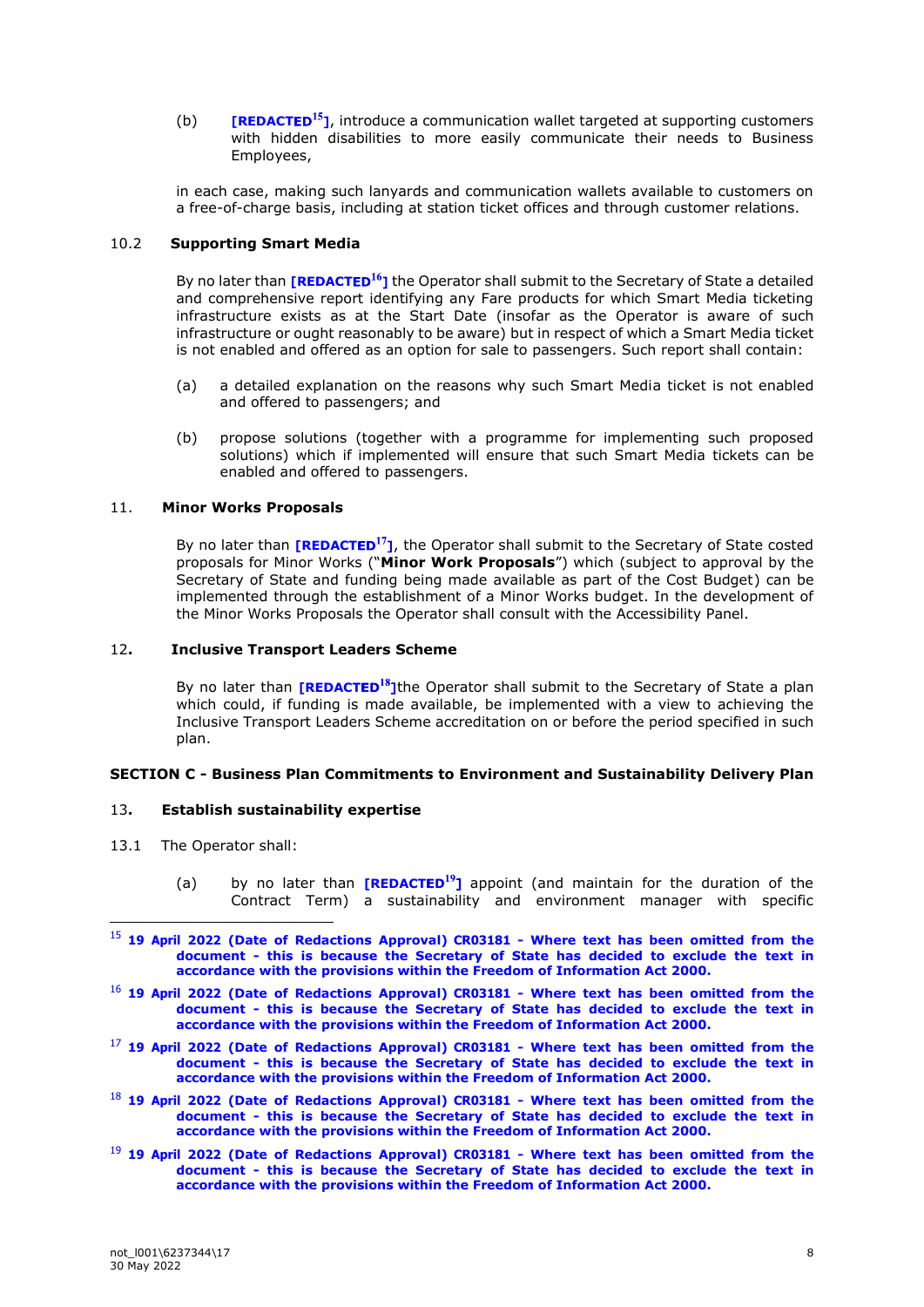responsibility of ensuring compliance by the Operator with the provisions of Chapter 6 (Environment and Sustainability) of the Contract ("**Sustainability and Environment Manager**"); and

(b) deploy a Business Employee (either a director of the Operator or the managing director) who shall, in addition to their existing role, undertake the role of an environmental champion with specific responsibility of managing and delivering the provisions of Chapter 6 (Environment and Sustainability) of the Contract and the Business Plan Commitments in paragraphs 13 to 18 ("**Environmental Champion**").

#### 14. **Hybrid fleet trials**

- (a) Prior to the Start Date the Operator engaged with the relevant rolling stock provider to undertake battery-diesel hybrid trials ("**BDH Trials**") in respect of certain rolling stock comprised in the Train Fleet. Accordingly the Operator shall:
	- (i) in accordance with the programme submitted to the Secretary of State prior to the Start Date, continue to participate in the BDH Trials in respect of at least **[REDACTED<sup>20</sup>]Class 165 rolling stock unit and <b>[REDACTED**<sup>21</sup>]Class 168 rolling stock unit;
	- (ii) periodically monitor the performance of such rolling stock units (including unit reliability, battery performance, fuel usage and emissions) as specified under paragraph 14(a)(i) in unrestricted passenger revenue earning service;
	- (iii) by the end of each Quarter deliver a report to the Secretary of State setting out the results of the monitoring exercise (attaching, where appropriate, all associated performance data); and
	- (iv) submit to the Secretary of State a report on the outcome of the BDH Trials by no later than:
		- a. **[REDACTED<sup>22</sup>]** in respect of the Class 168 rolling stock units; and
		- b. **[REDACTED**<sup>23</sup>] In respect of the Class 165 rolling stock units,

and, where in the reasonable opinion of the Operator, the BDH Trials were successful, include in such report an analysis of the costs and benefits for modifying all the other Class 165 and Class 168 rolling stock units comprised in the Train Fleet to install the battery-diesel hybrid technology.

# 15. **Aylesbury depot environmental performance**

(a) In addition and without prejudice to its obligations under Chapter 6 (Environment and Sustainability) of the Contract and in order to minimise fuel consumption and

<sup>20</sup> **19 April 2022 (Date of Redactions Approval) CR03181 - Where text has been omitted from the document - this is because the Secretary of State has decided to exclude the text in accordance with the provisions within the Freedom of Information Act 2000.**

<sup>21</sup> **19 April 2022 (Date of Redactions Approval) CR03181 - Where text has been omitted from the document - this is because the Secretary of State has decided to exclude the text in accordance with the provisions within the Freedom of Information Act 2000.**

<sup>22</sup> **19 April 2022 (Date of Redactions Approval) CR03181 - Where text has been omitted from the document - this is because the Secretary of State has decided to exclude the text in accordance with the provisions within the Freedom of Information Act 2000.**

<sup>23</sup> **19 April 2022 (Date of Redactions Approval) CR03181 - Where text has been omitted from the document - this is because the Secretary of State has decided to exclude the text in accordance with the provisions within the Freedom of Information Act 2000.**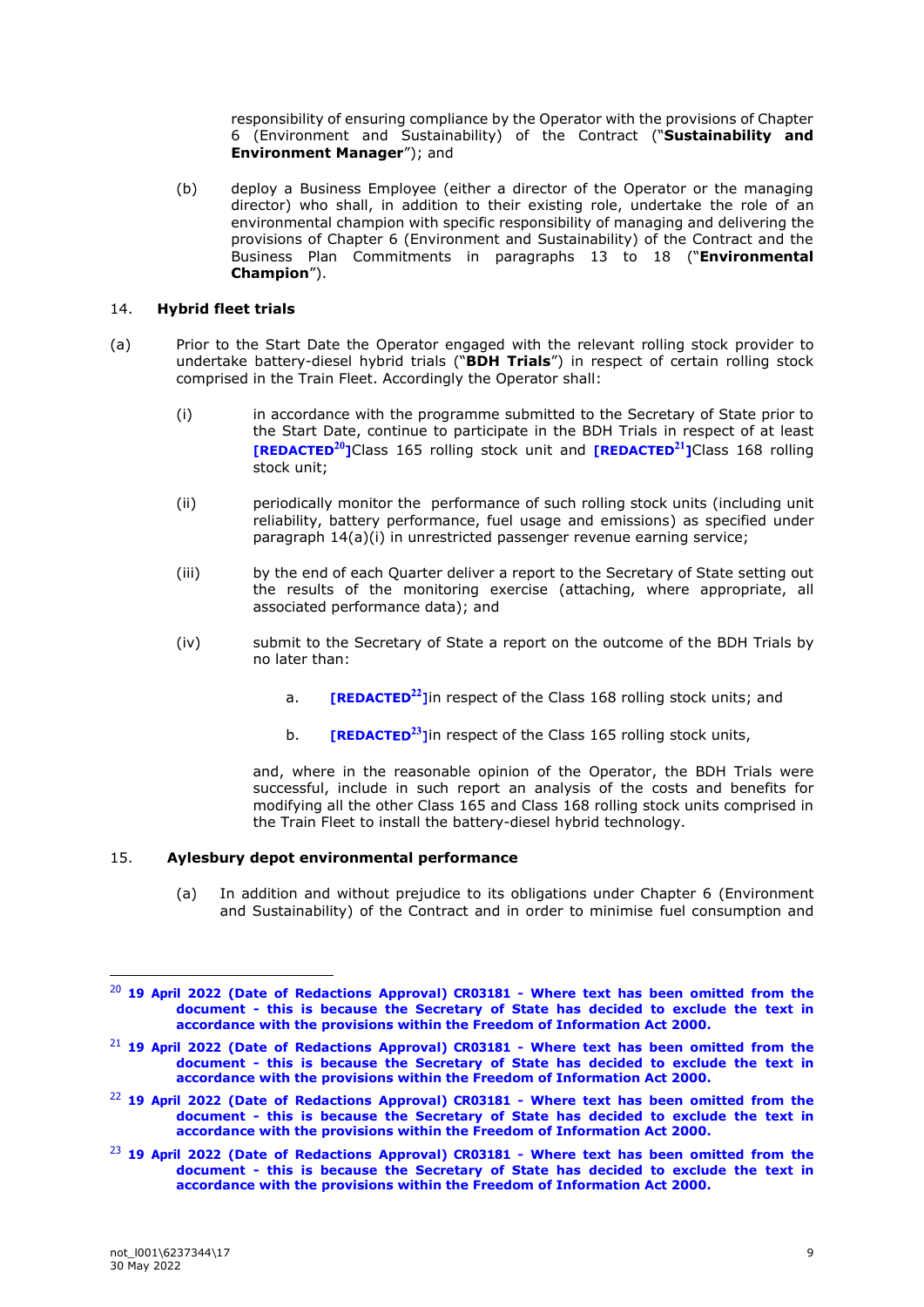exhaust emissions from the diesel rolling stock vehicles maintained at Aylesbury depot, the Operator shall:

- (i) by no later than **[REDACTED<sup>24</sup>]** provide quotations to the Secretary of State for the replacement of the unit battery charging system in existence at Aylesbury depot as at the Start Date (the "**Unit Battery Charging System**"). Subject to the Secretary of State approving funding within 30 days of receipt of such quotation from the Operator, the Operator shall by no later than **[REDACTED<sup>25</sup>]**, replace the Unit Battery Charging System with a new unit battery charging system; and
- (ii) in addition and as soon as reasonably possible following approval of the funding by the Secretary of State procure a new battery powered shunter unit to replace the battery powered shunter unit in existence at Aylesbury depot as at the Start Date. In advance of such procurement, The Operator shall provide quotations to the Secretary of State for replacement of the battery powered shunter unit.

# 16. **ISO50001**

The Operator shall prepare and deliver to the Secretary of State by no later than **[REDACTED<sup>26</sup>]** a detailed and comprehensive plan (together with a programme) for how it will attain certification pursuant to ISO50001:2015 or equivalent standards in accordance with paragraph 3.1 to Chapter 6 (Environment and Sustainability) of the Contract.

#### 17. **Stations and Depots**

- (a) By no later than **[REDACTED<sup>27</sup>]** the Operator shall in collaboration with Network Rail identify specific actions that could be, subject to funding availability, be implemented to deliver on the following initiatives and improvements at Stations and Depots:
	- (i) electric vehicle car charging points and/other measures that could be undertaken facilitate the use of electric vehicles;
	- (ii) the promotion of modal shift from car to train; and
	- (iii) other environmental and/or decarbonisation measures which are consistent with the recommendations of the RDG Sustainable Stations Guide, and for this purpose, "**RDG Sustainable Stations Guide**" means the guide entitled "Sustainable Stations: best practice guide" dated 21 April 2021 and published by RDG, as such guide may be amended, replaced and/or or updated from time to time.

#### 18. **Operator 2050 Roadmap**

(a) In addition and without prejudice to its obligations under Chapter 6 (Environment and Sustainability) of the Contract, the Operator shall develop

<sup>24</sup> **19 April 2022 (Date of Redactions Approval) CR03181 - Where text has been omitted from the document - this is because the Secretary of State has decided to exclude the text in accordance with the provisions within the Freedom of Information Act 2000.**

<sup>25</sup> **19 April 2022 (Date of Redactions Approval) CR03181 - Where text has been omitted from the document - this is because the Secretary of State has decided to exclude the text in accordance with the provisions within the Freedom of Information Act 2000.**

<sup>26</sup> **19 April 2022 (Date of Redactions Approval) CR03181 - Where text has been omitted from the document - this is because the Secretary of State has decided to exclude the text in accordance with the provisions within the Freedom of Information Act 2000.**

<sup>27</sup> **19 April 2022 (Date of Redactions Approval) CR03181 - Where text has been omitted from the document - this is because the Secretary of State has decided to exclude the text in accordance with the provisions within the Freedom of Information Act 2000.**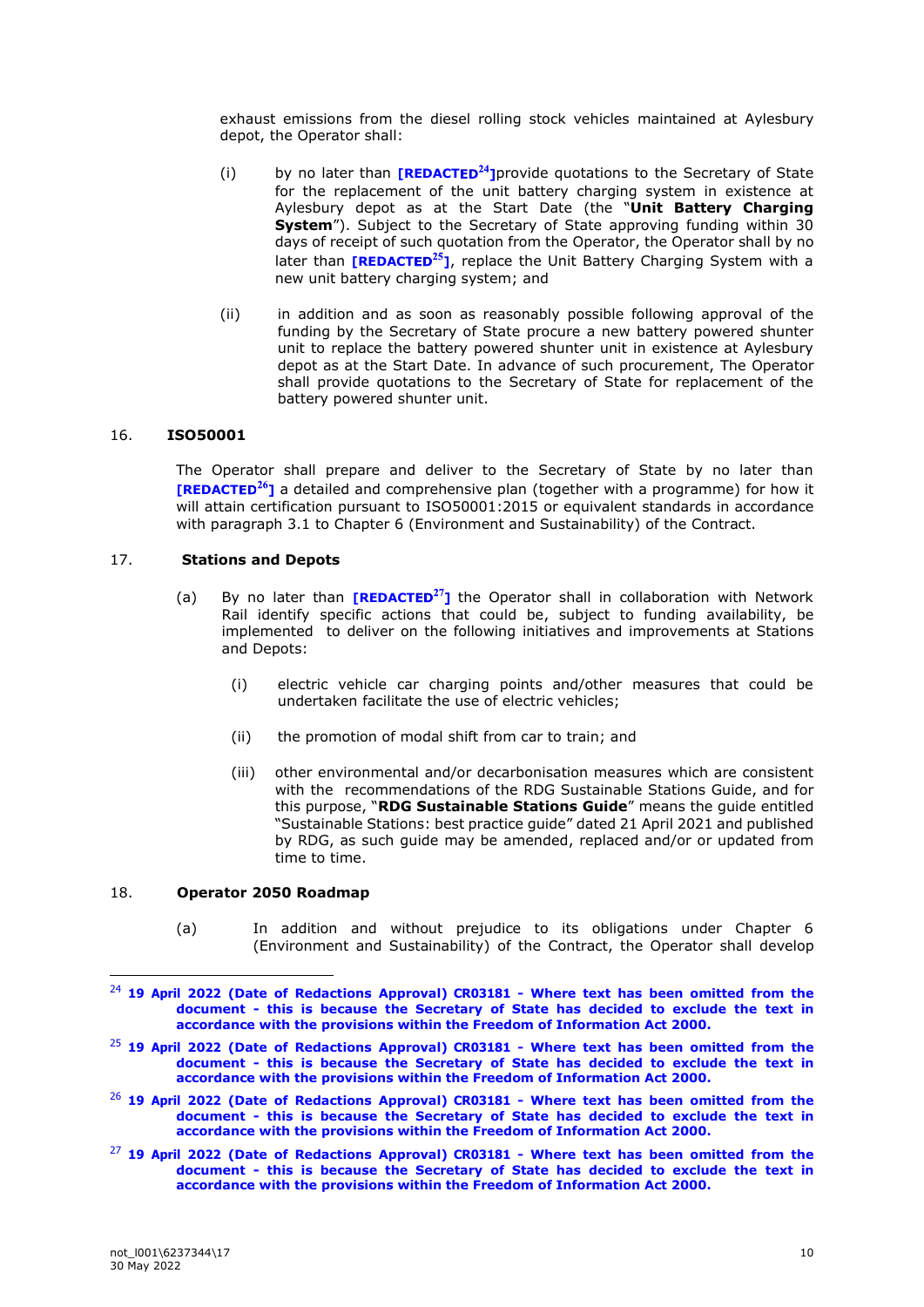and, subject to the review, approval and comment of the Secretary of State, publish by no later than **[REDACTED<sup>28</sup>]a** decarbonisation policy and roadmap towards achieving zero net carbon by 2050 and set science-based targets ("**Operator 2050 Road Map**"). The Operator 2050 Road Map shall as a minimum specify how it will achieve net-zero emissions by 2050 in accordance with the Rail Decarbonisation Plan 2025.

(b) Once published the Operator shall provide to the Secretary of State on a no less than six (6) monthly basis a report setting out its progress towards the achievement of the objectives and targets set out in the Operator 2050 Road Map.

#### **SECTION D - Business Plan Commitments to Leadership, Management and Resourcing Delivery Plan**

# 19**. CCTV Feasibility Study**

- (a) By no later than **[REDACTED<sup>29</sup>]**the Operator shall undertake an audit of all the CCTV hardware and systems installed on all rolling stock units comprised in the Train Fleet for the purposes of determining functionality, operational status and issues requiring rectification. Following completion of such audit the Operator shall by no later than **[REDACTED<sup>30</sup>]** conduct a feasibility study to identify the most appropriate solutions to deliver improved reliability and image quality, to meet standards required by the British Transport Police and the CCTV Guidance.
- (b) By no later than  $[REDACTER<sup>31</sup>]$ , the Operator shall spend up to  $[REDACTER<sup>32</sup>]$  to undertake an assessment by an independent third party of the CCTV hardware and systems installed at Stations.

# 20**. EFQM**

The Operator shall by no later than:

(a) **[REDACTED**<sup>33</sup>] obtain accreditation from the European Foundation for Quality Management ("**EFQM**") and maintain such accreditation throughout the Contract Term; and

- <sup>32</sup> **19 April 2022 (Date of Redactions Approval) CR03181 - Where text has been omitted from the document - this is because the Secretary of State has decided to exclude the text in accordance with the provisions within the Freedom of Information Act 2000.**
- <sup>33</sup> **19 April 2022 (Date of Redactions Approval) CR03181 - Where text has been omitted from the document - this is because the Secretary of State has decided to exclude the text in accordance with the provisions within the Freedom of Information Act 2000.**

<sup>28</sup> **19 April 2022 (Date of Redactions Approval) CR03181 - Where text has been omitted from the document - this is because the Secretary of State has decided to exclude the text in accordance with the provisions within the Freedom of Information Act 2000.**

<sup>29</sup> **19 April 2022 (Date of Redactions Approval) CR03181 - Where text has been omitted from the document - this is because the Secretary of State has decided to exclude the text in accordance with the provisions within the Freedom of Information Act 2000.**

<sup>30</sup> **19 April 2022 (Date of Redactions Approval) CR03181 - Where text has been omitted from the document - this is because the Secretary of State has decided to exclude the text in accordance with the provisions within the Freedom of Information Act 2000.**

<sup>31</sup> **19 April 2022 (Date of Redactions Approval) CR03181 - Where text has been omitted from the document - this is because the Secretary of State has decided to exclude the text in accordance with the provisions within the Freedom of Information Act 2000.**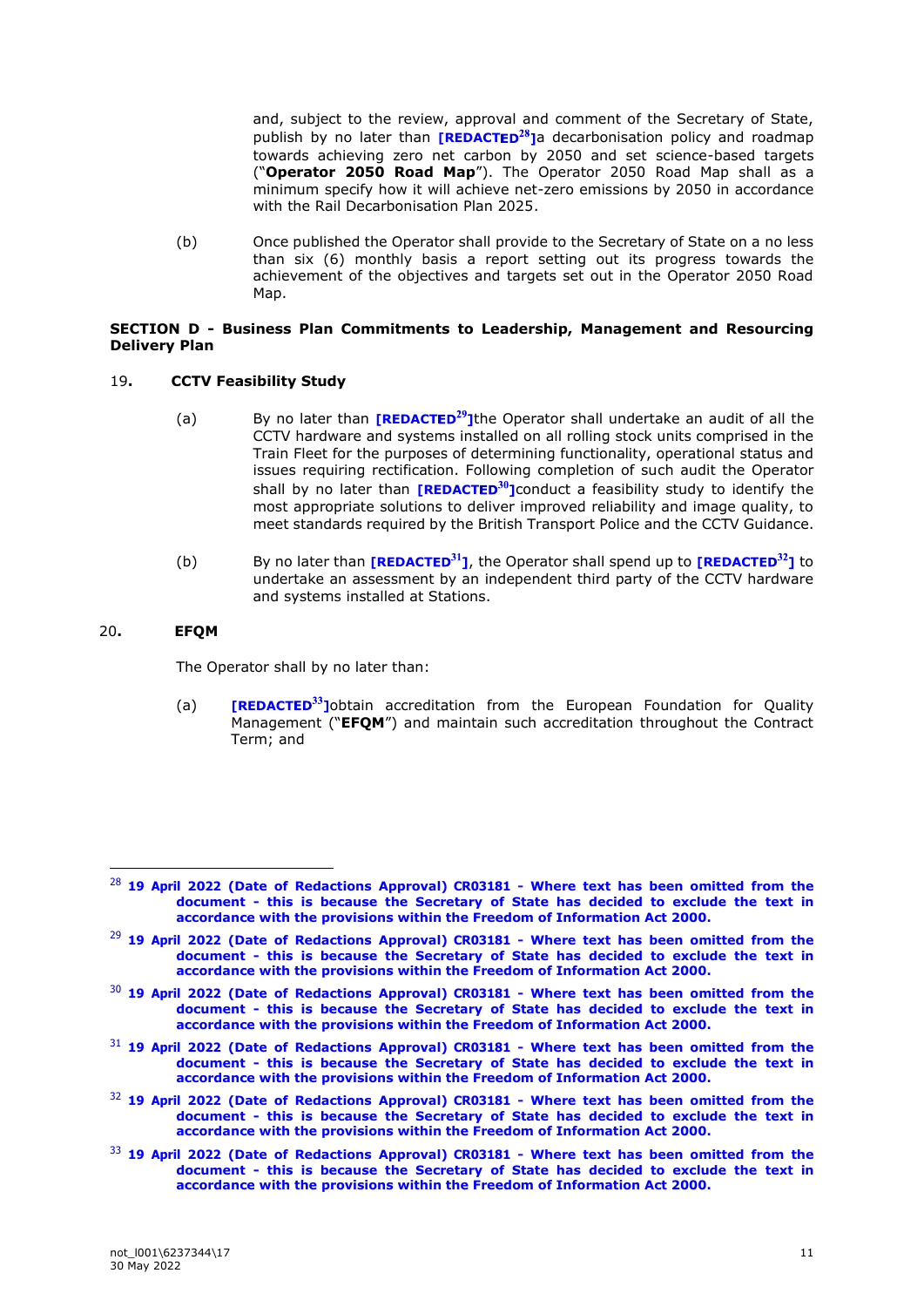(b) **[REDACTED<sup>34</sup>]** train **[REDACTED]**Business Employees on the new EFQM model so that such Business Employees obtain the competency to assess against the EFQM model and against the applicable accreditation levels.

## 21**. Sustainable Procurement and Supply Chain Strategy**

By no later than **[REDACTED<sup>35</sup>]**, the Operator shall prepare and deliver to the Secretary of State a detailed and comprehensive plan clearly setting out how it proposes to attain and, at all times thereafter, maintain, certification pursuant to ISO20400:2017 (or such other reasonably equivalent standard as may be approved in writing by the Secretary of State from time to time in place of ISO20400:2017).

# **SECTION E – Business Plan Commitments to People Delivery Plan**

# 22. **Getting into Rail Programme**

By no later than **[REDACTED<sup>36</sup>]**, the Operator shall prepare and deliver to the Secretary of State a detailed and comprehensive plan clearly setting out how it proposes to deliver the Prince's Trust "Get into Rail" programme (or equivalent programme) and the Operator shall on approval by the Secretary of State and funding being made available implement such plan by no later than **[REDACTED<sup>37</sup>]**, in order to, amongst other items, improve equality, diversity and inclusion in compliance with its D&I Strategy.

# 23**. Recruit apprentice train drivers and driver trainers**

- (a) The Operator shall:
	- (i) between **[REDACTED<sup>38</sup>]and [REDACTED]** recruit through the Train Driver Academy no less than [REDACTED] trainee drivers;
	- (ii) in addition to paragraph 23(a)(i), between **[REDACTED<sup>39</sup>]and [REDACTED]** recruit through the Train Driver Academy an additional **[REDACTED<sup>40</sup>]**trainee drivers.
- (b) The Operator shall present its resource plan to the Secretary of State at each Contract Performance Meeting.

- <sup>35</sup> **19 April 2022 (Date of Redactions Approval) CR03181 - Where text has been omitted from the document - this is because the Secretary of State has decided to exclude the text in accordance with the provisions within the Freedom of Information Act 2000.**
- <sup>36</sup> **19 April 2022 (Date of Redactions Approval) CR03181 - Where text has been omitted from the document - this is because the Secretary of State has decided to exclude the text in accordance with the provisions within the Freedom of Information Act 2000.**
- <sup>37</sup> **19 April 2022 (Date of Redactions Approval) CR03181 - Where text has been omitted from the document - this is because the Secretary of State has decided to exclude the text in accordance with the provisions within the Freedom of Information Act 2000.**
- <sup>38</sup> **19 April 2022 (Date of Redactions Approval) CR03181 - Where text has been omitted from the document - this is because the Secretary of State has decided to exclude the text in accordance with the provisions within the Freedom of Information Act 2000.**
- <sup>39</sup> **19 April 2022 (Date of Redactions Approval) CR03181 - Where text has been omitted from the document - this is because the Secretary of State has decided to exclude the text in accordance with the provisions within the Freedom of Information Act 2000.**
- <sup>40</sup> **19 April 2022 (Date of Redactions Approval) CR03181 - Where text has been omitted from the document - this is because the Secretary of State has decided to exclude the text in accordance with the provisions within the Freedom of Information Act 2000.**

<sup>34</sup> **19 April 2022 (Date of Redactions Approval) CR03181 - Where text has been omitted from the document - this is because the Secretary of State has decided to exclude the text in accordance with the provisions within the Freedom of Information Act 2000.**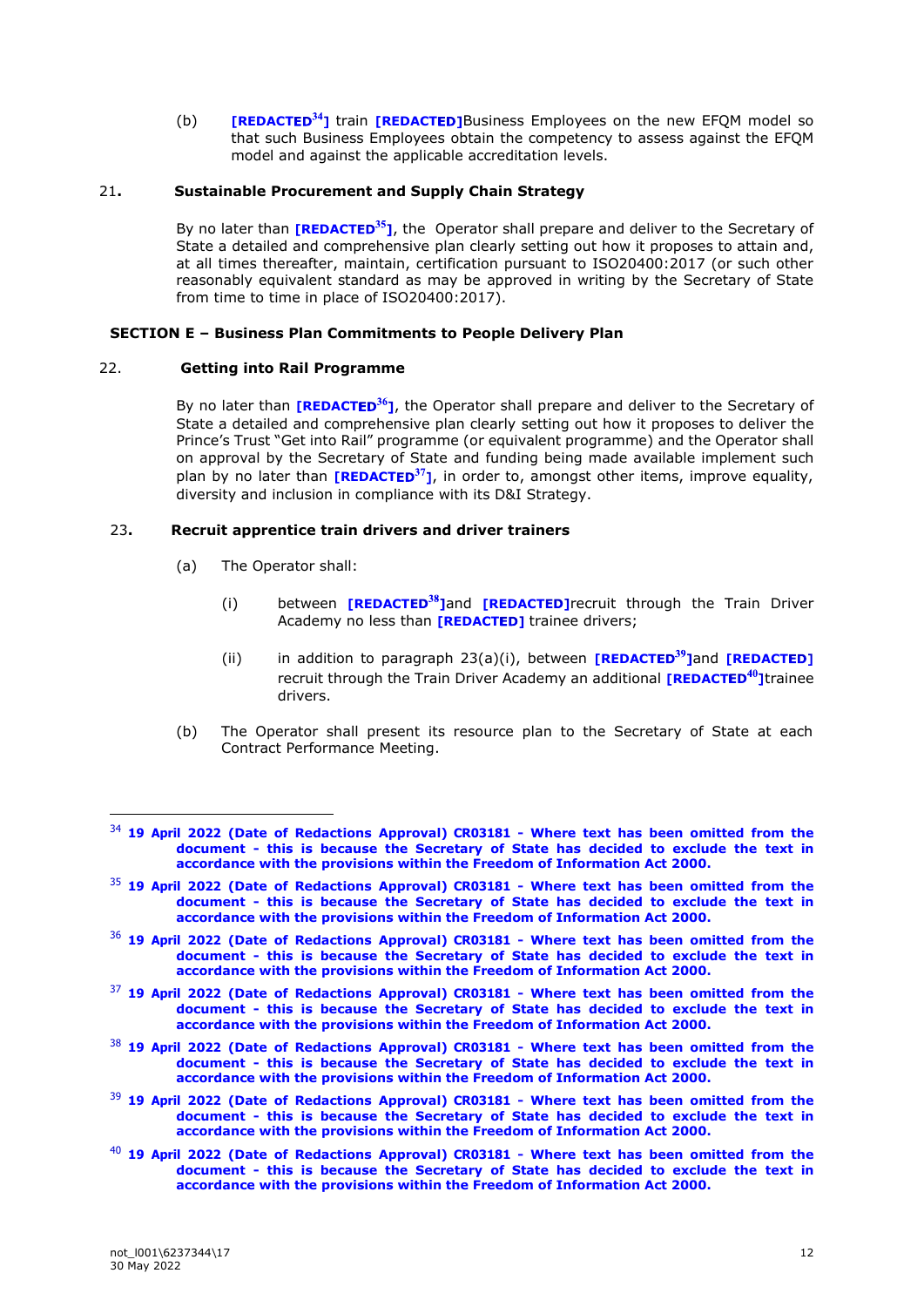#### 24**. Replace Banbury Depot Portacabins**

- 24.1 The Operator shall by no later than **[REDACTED<sup>41</sup>]** prepare and deliver to the Secretary of State a costed proposal setting out the prices for the replacement of all the Portacabins at the depot Banbury Depot with:
	- (a) new portacabins (as contemplated in line with section 1.4.6 of Record of Assumptions 4) to be purchased by the Operator; and
	- (b) Portacabins to be leased or hired by the Operator from a third party supplier.
- 24.2 On approval by the Secretary of State, such approval indicating whether the Operator should implement the purchase or hire option, the Operator shall (subject to funding being made available as part of the Cost Budget) by no later than **[REDACTED<sup>42</sup>]** replace each of the Portacabins using such replacement option as approved by the Secretary of State.

# 25**. Shared vacancy list**

In addition to and without prejudice to the requirements of Chapter 3 (Collaboration) of the Contract, the Operator shall fully and effectively cooperate with Network Rail to establish a process for the development by the parties of a joint vacancy list and for these purposes the Operator shall share with Network Rail, on at least a monthly basis, its then current vacancy list.

#### **SECTION F – Business Plan Commitments to Train Service Operations Delivery Plan**

# 26. **New Track Access Agreement**

- 26.1 The Parties acknowledge and agree that, as at the Start Date, the Network Rail Track Access Agreement is not based on the current form of the track access passenger model contract maintained by the ORR and, consequently by no later than **[REDACTED<sup>43</sup>]**, the Operator shall negotiate and enter into a replacement Network Rail Track Access Agreement which shall be based on the then current form of track access passenger model contract maintained by the ORR ("**New TAA**").
- 26.2 As part of the negotiation of the New TAA and the Timetable Development Rights thereunder, the Operator shall, by no later than **[REDACTED<sup>44</sup>]**, undertake a review of its future timetable strategies to ensure that the Timetable Development Rights secured under the New TAA, so far as is reasonably possible, align with infrastructure projects along the Route and take account of the potential options for cascaded rolling stock units as set out in the cascade plan required by paragraph 29, together with the associated depot and stabling strategy.

<sup>41</sup> **19 April 2022 (Date of Redactions Approval) CR03181 - Where text has been omitted from the document - this is because the Secretary of State has decided to exclude the text in accordance with the provisions within the Freedom of Information Act 2000.**

<sup>42</sup> **19 April 2022 (Date of Redactions Approval) CR03181 - Where text has been omitted from the document - this is because the Secretary of State has decided to exclude the text in accordance with the provisions within the Freedom of Information Act 2000.**

<sup>43</sup> **19 April 2022 (Date of Redactions Approval) CR03181 - Where text has been omitted from the document - this is because the Secretary of State has decided to exclude the text in accordance with the provisions within the Freedom of Information Act 2000.**

<sup>44</sup> **19 April 2022 (Date of Redactions Approval) CR03181 - Where text has been omitted from the document - this is because the Secretary of State has decided to exclude the text in accordance with the provisions within the Freedom of Information Act 2000.**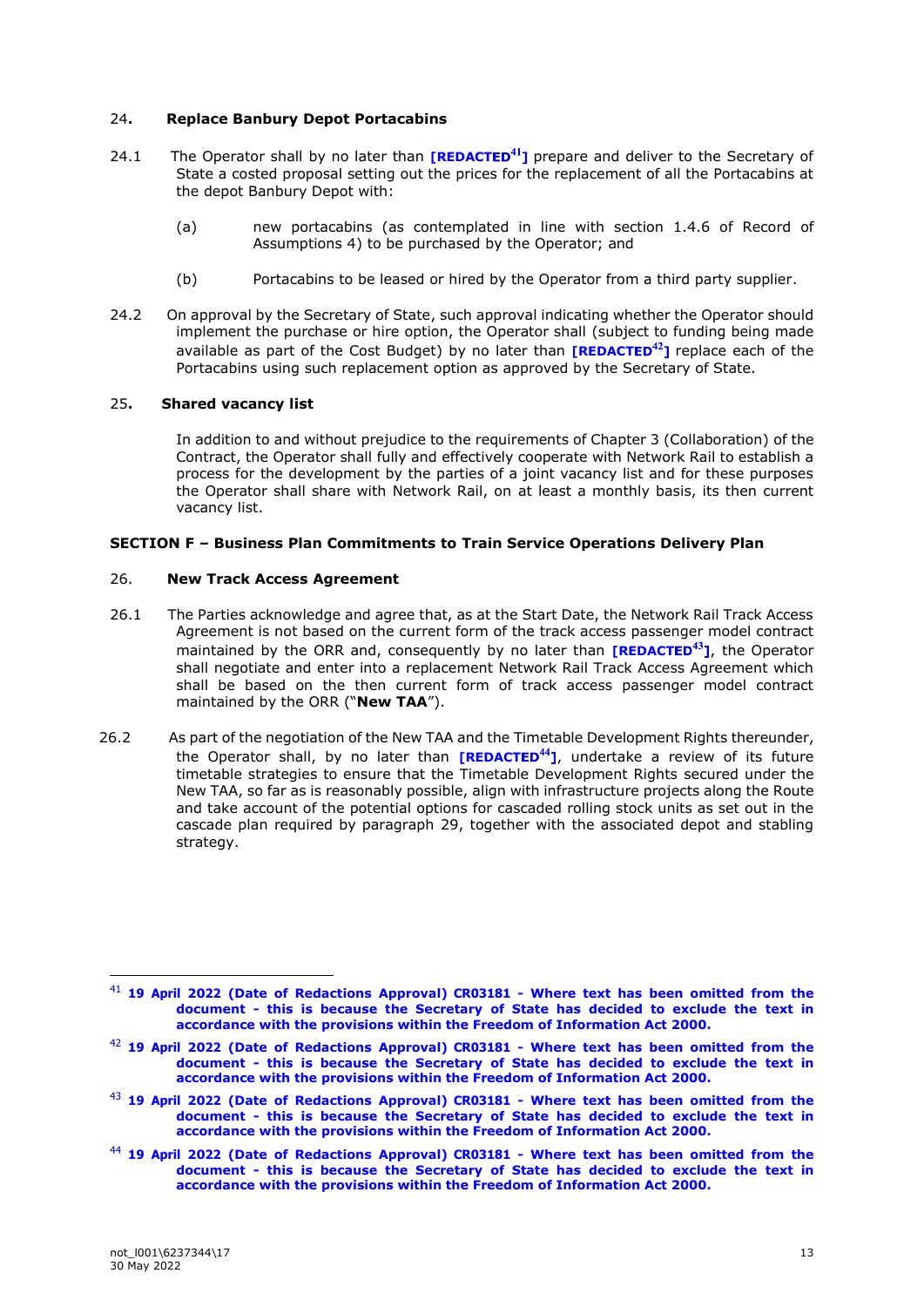### 27. **Remote Condition Monitoring Trial**

- (a) Subject to obtaining all necessary consents by **[REDACTED<sup>45</sup>]**, the Operator shall, by no later than **[REDACTED<sup>46</sup>]**, procure and install equipment to facilitate a trial of remote condition monitoring on key parameters of the engine and transmission of at least **[REDACTED<sup>47</sup>]Class 165 rolling stock unit and at least [REDACTED<sup>48</sup>]Class 168 rolling stock unit comprised in the Train Fleet in order** to fully ascertain the benefit of real-time data from these critical systems and thereafter, operate the remote condition monitoring equipment on such rolling stock units (the "**RCM Trial**"); and
- (b) The Operator shall, by no later than **[REDACTED<sup>49</sup>]**, submit to the Secretary of State a report on the effectiveness and benefits of the RCM Trial, including any recommendations for next steps to maximize the outputs of the RCM Trial.

#### 28. **Improve Depot Safety**

By no later than **[REDACTED<sup>50</sup>]**, the Operator shall, as part of compliance with the improvement notices issued to the Operator dated 10 December 2018 and 30 December 2018, undertake such works as is required to improve the walkways, signage and demarcation in existence at each of Aylesbury depot and Banbury depot so as to ensure safe access for Business Employees at the respective depots.

#### 29. **Replace ATP**

- (a) Subject to any contrary direction or advice given by the ORR (or any other relevant authority) in its capacity as safety regulator and subject to obtaining all necessary consents by no later than **[REDACTED**<sup>51</sup>], the Operator shall, by no later than:
	- (i) **[REDACTED**<sup>52</sup>] replace the ATP system installed the Class 168 rolling stock units comprised in the Train Fleet with TPWS version 4; and

- <sup>47</sup> **19 April 2022 (Date of Redactions Approval) CR03181 - Where text has been omitted from the document - this is because the Secretary of State has decided to exclude the text in accordance with the provisions within the Freedom of Information Act 2000.**
- <sup>48</sup> **19 April 2022 (Date of Redactions Approval) CR03181 - Where text has been omitted from the document - this is because the Secretary of State has decided to exclude the text in accordance with the provisions within the Freedom of Information Act 2000.**
- <sup>49</sup> **19 April 2022 (Date of Redactions Approval) CR03181 - Where text has been omitted from the document - this is because the Secretary of State has decided to exclude the text in accordance with the provisions within the Freedom of Information Act 2000.**
- <sup>50</sup> **19 April 2022 (Date of Redactions Approval) CR03181 - Where text has been omitted from the document - this is because the Secretary of State has decided to exclude the text in accordance with the provisions within the Freedom of Information Act 2000.**
- <sup>51</sup> **19 April 2022 (Date of Redactions Approval) CR03181 - Where text has been omitted from the document - this is because the Secretary of State has decided to exclude the text in accordance with the provisions within the Freedom of Information Act 2000.**
- <sup>52</sup> **19 April 2022 (Date of Redactions Approval) CR03181 - Where text has been omitted from the document - this is because the Secretary of State has decided to exclude the text in accordance with the provisions within the Freedom of Information Act 2000.**

<sup>45</sup> **19 April 2022 (Date of Redactions Approval) CR03181 - Where text has been omitted from the document - this is because the Secretary of State has decided to exclude the text in accordance with the provisions within the Freedom of Information Act 2000.**

<sup>46</sup> **19 April 2022 (Date of Redactions Approval) CR03181 - Where text has been omitted from the document - this is because the Secretary of State has decided to exclude the text in accordance with the provisions within the Freedom of Information Act 2000.**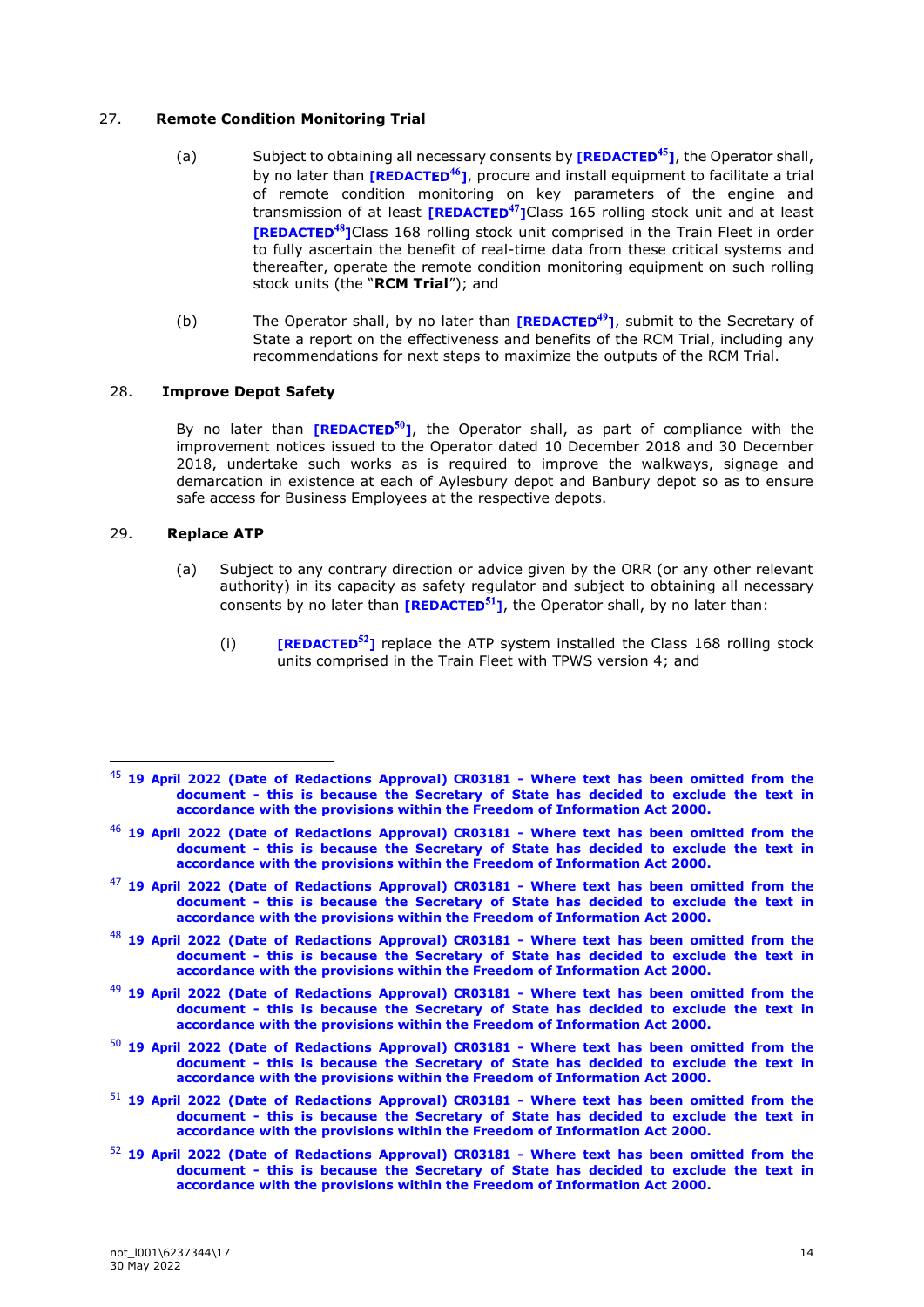- (ii) **[REDACTED**<sup>53</sup>] replace the ATP system installed the Class 165 rolling stock units comprised in the Train Fleet with TPWS version 4;
- (b) For the purposes of this paragraph:

"**ATP**" means automatic train protection equipment (constituting a system which provides continuous monitored train protection and speed supervision); and

"**TPWS**" means the train protection and warning system designed to stop a train by automatically initiating a brake demand.

# 30. **Timetable and service redesign**

Without prejudice to the obligations of the Operator in Chapter 4.1 (Service Development) of the Contract to work with Network Rail and other Train Operators to secure a Timetable that complies with the Train Service Requirement, the Operator shall, during each timetable development process, fully and effectively cooperate with each of West Midlands Grand Rail Collaboration and East West Railway Company Limited to secure a deliverable effective and efficient Timetable.

# 31**. Performance Improvement Management System Engagement**

By no later than **[REDACTED<sup>54</sup>]**, the Operator shall deliver 'Train the Trainer' briefings for the following Business Employees that are line managers and that work within the following disciplines (or equivalent):

# **Train Drivers**

- (a) Ops Implementation & Engagement Manager
- (b) Safety & Assurance Manager South
- (c) Safely & Assurance Manager North
- (d) Lead Driver Manager Marylebone
- (e) Lead Driver Manager Aylesbury
- (f) Lead Driver Manager Banbury
- (g) Lead Driver Manager Birmingham & Stourbridge
- (h) Lead Operations Trainer
- (i) Driver Managers

#### **Train Planners**

- (a) Head of Train Planning
- (b) Train Planning Manager
- (c) Timetable Production Manager

<sup>53</sup> **19 April 2022 (Date of Redactions Approval) CR03181 - Where text has been omitted from the document - this is because the Secretary of State has decided to exclude the text in accordance with the provisions within the Freedom of Information Act 2000.**

<sup>54</sup> **19 April 2022 (Date of Redactions Approval) CR03181 - Where text has been omitted from the document - this is because the Secretary of State has decided to exclude the text in accordance with the provisions within the Freedom of Information Act 2000.**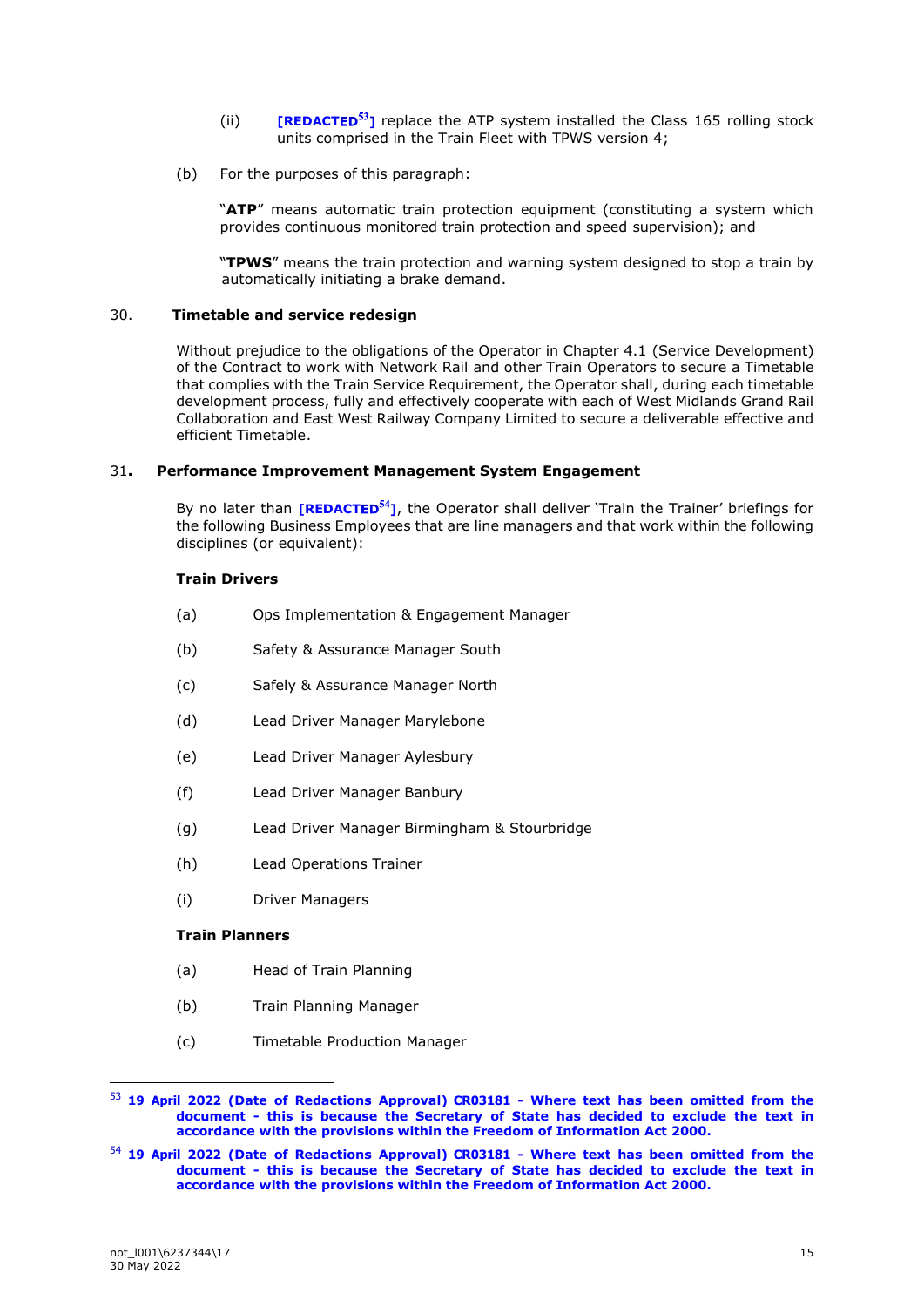(d) Engineering Access Manager

# **Service Delivery**

- (a) Head of Service Delivery
- (b) Control Centre Manager Competence
- (c) Control Centre Manager People
- (d) Contingency Planning Manager

# **Fleet**

- (a) Senior Fleet Performance Manager
- (b) Head of Fleet Planning Engineering
- (c) Head of Production Engineering
- (d) Wembley Depot Production Manager
- (e) West Midlands Production Manager
- (f) Aylesbury Depot Manager

# **Customer Services**

- (a) Head of Customer Experience North
- (b) Head of Customer Experience South
- (c) Area Manager London
- (d) Area Manager South Bucks
- (e) Area Manager North Bucks
- (f) Area Manager Oxfordshire
- (g) Area Manager Warwickshire
- (h) Area Manager West Midlands
- (i) On Train Service Manager Banbury
- (j) On Train Service Manager Birmingham
- (k) On Train Service Manager Stourbridge
- (l) Revenue Protection Team Manager

# 32**. Seasonal Preparedness**

In addition and without prejudice to its collaboration obligations under paragraph 1 of Chapter 3 (Collaboration) and paragraph 8.3 of Chapter 4.2 (Operating Obligations) of the Contract (respectively), the Operator shall use all reasonable endeavours to agree a reasonably appropriate action plan with Network Rail to manage seasonal performance issues ("**Seasonal Readiness Action Plan**") by no later than: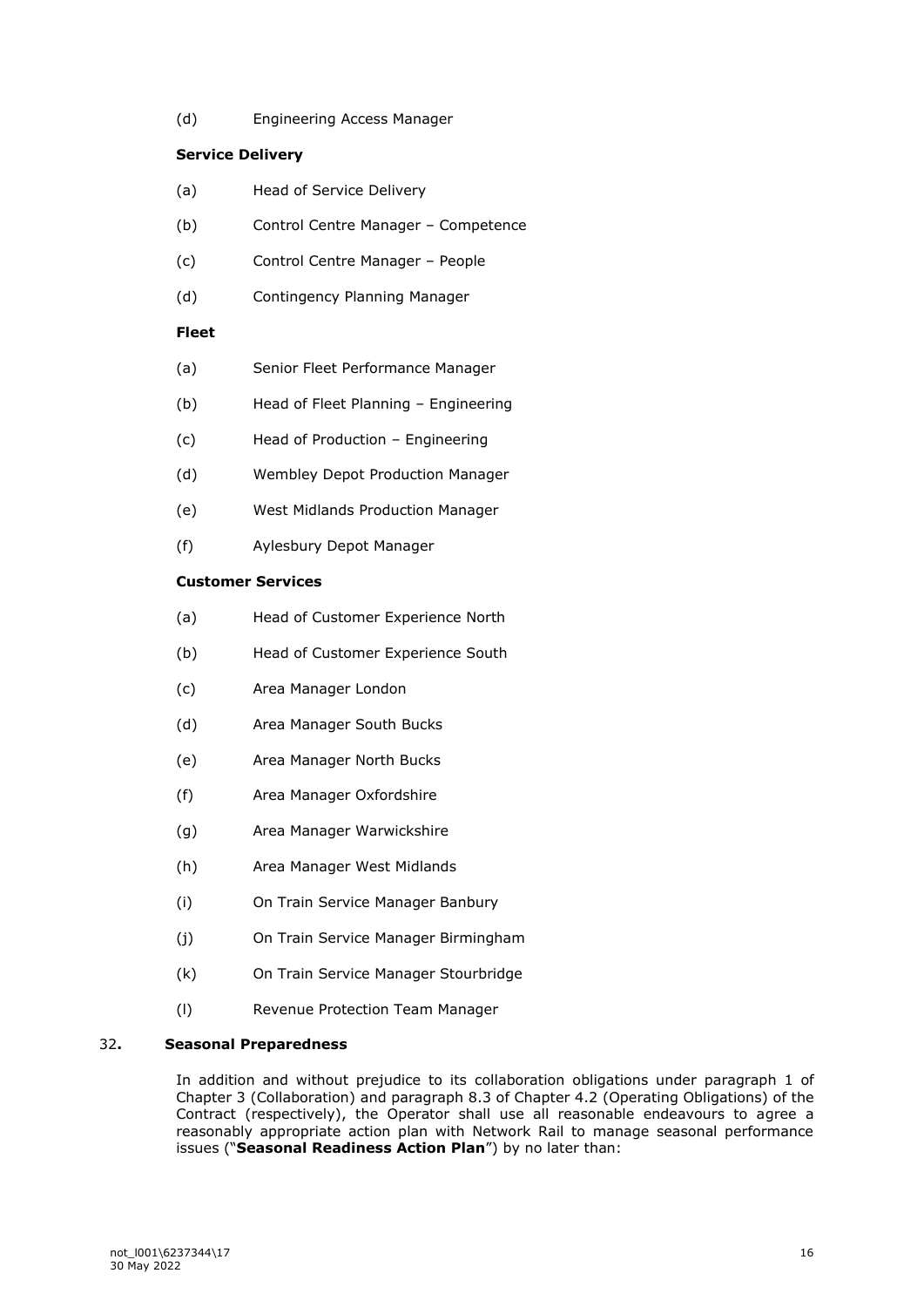- (a) **[REDACTED**<sup>55</sup>] In respect of the Spring plan;
- (b) **[REDACTED**<sup>56</sup>] In respect of the Summer plan;
- (c) **[REDACTED**<sup>57</sup>] In respect of the Autumn plan; and
- (d) **[REDACTED**<sup>58</sup>] in respect of the Winter plan,

in each case for the purposes of ensuring appropriate seasonal readiness and preparedness through the implementation of the actions specified in each relevant Seasonal Readiness Action Plan. A copy of each such Seasonal Readiness Action Plan shall be provided to the Secretary of State at least one month prior to it coming into effect. Acting as a Good and Efficient Operator the Operator shall use all reasonable endeavours to implement each Seasonal Readiness Action Plan in a manner appropriate to the actual circumstances.

#### 33**. Joint Suicide Prevention Plan**

- 33.1 In addition and without prejudice to its obligations under paragraph 3 of Chapter 1.2 (Strategies and Plans) and Chapter 3 (Collaboration) of the Contract, the Operator shall by no later than **[REDACTED<sup>59</sup>]** prepare and provide to the Secretary of State for Approval a joint suicide prevention plan which it has developed in collaboration with Network Rail, detailing the Operator and Network Rail's joint approach to the prevention of suicides ("**Joint Suicide Prevention Plan**").
- 33.2 Where the Secretary of State does not Approve the draft Joint Suicide Prevention Plan submitted to it, the Operator shall:
	- (a) make such amendments to it as the Secretary of State shall direct, in collaboration with Network Rail in accordance with the requirements specified under paragraph 3.1 of Chapter 1.2 (Strategies and Plans) and Chapter 3 (Collaboration) of the Contract; and
	- (b) provide such additional information as the Secretary of State may require.
- 33.3 From the date of Approval, the Operator shall implement and comply with the Joint Suicide Prevention Plan.

#### 34. **Improving the customer's on-board experience**

34.1 The Operator shall by no later than:

- <sup>58</sup> **19 April 2022 (Date of Redactions Approval) CR03181 - Where text has been omitted from the document - this is because the Secretary of State has decided to exclude the text in accordance with the provisions within the Freedom of Information Act 2000.**
- <sup>59</sup> **19 April 2022 (Date of Redactions Approval) CR03181 - Where text has been omitted from the document - this is because the Secretary of State has decided to exclude the text in accordance with the provisions within the Freedom of Information Act 2000.**

<sup>55</sup> **19 April 2022 (Date of Redactions Approval) CR03181 - Where text has been omitted from the document - this is because the Secretary of State has decided to exclude the text in accordance with the provisions within the Freedom of Information Act 2000.**

<sup>56</sup> **19 April 2022 (Date of Redactions Approval) CR03181 - Where text has been omitted from the document - this is because the Secretary of State has decided to exclude the text in accordance with the provisions within the Freedom of Information Act 2000.**

<sup>57</sup> **19 April 2022 (Date of Redactions Approval) CR03181 - Where text has been omitted from the document - this is because the Secretary of State has decided to exclude the text in accordance with the provisions within the Freedom of Information Act 2000.**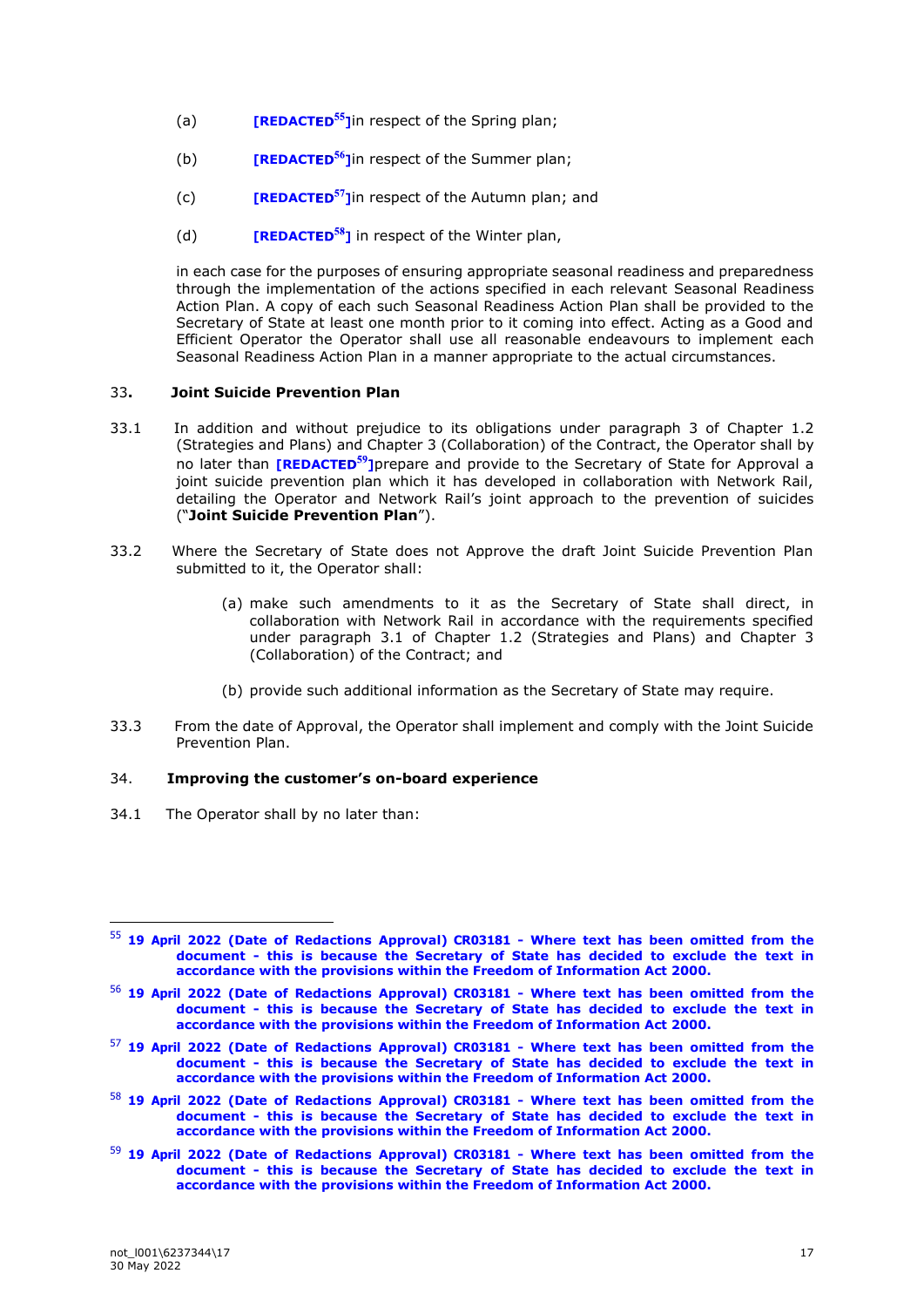- (a) **[REDACTED<sup>60</sup>]**, in respect of one (1) Class 165 rolling stock unit and one (1) Class 168 rolling stock unit comprised in the Train Fleet:
	- (i) procure an improvement for the on-board security through the replacement of existing saloon lighting with low-energy LED equivalents; and
	- (ii) without prejudice to the requirements of paragraph 7 to Chapter 5.4 (Customer Benefits) of the Contract, procure the replacement of the existing on-board CCTV equipment with a system that enables improved and more efficient retrieval and access to recordings, with such recordings being compliant with such standards as may be required for evidence in criminal proceedings.
- (b) **[REDACTED<sup>61</sup>]**, implement an upgrade of the on-board passenger Wi-fi on all Class 168 rolling stock units comprised within the Train Fleet, for the principal purpose of improving reliability and on-board passenger experience.

# **SECTION G - Business Plan Commitments to Revenue Delivery Plan**

#### 35**. Revenue Protection Plan**

In addition to and without prejudice to its obligations under Chapter 8.1 (Marketing and Revenue Growth) of the Contract, the Operator shall by no later than **[REDACTED<sup>62</sup>]** fully update and submit to the Secretary of State its revenue protection plan which will be integrated with the requirements of the Ticketless Travel Survey, support the recovery of passenger demand whilst ensuring a fair and customer-centric service is provided by the Operator. Once approved by the Secretary of State, the Operator shall implement such revenue protection plan in accordance with its terms.

#### **SECTION H – Other Business Plan Commitments**

- 36. **IT Arrangements**
- 36.1 **[REDACT**
- 36.2 **[REDACT**

#### 37. **PBF Specification revision**

Notwithstanding paragraph 2 to Chapter 7.7 (Business Plan) of the Contract, the Parties acknowledge and agree that, as at the date of this Contract, the Secretary of State has

<sup>60</sup> **19 April 2022 (Date of Redactions Approval) CR03181 - Where text has been omitted from the document - this is because the Secretary of State has decided to exclude the text in accordance with the provisions within the Freedom of Information Act 2000.**

<sup>61</sup> **19 April 2022 (Date of Redactions Approval) CR03181 - Where text has been omitted from the document - this is because the Secretary of State has decided to exclude the text in accordance with the provisions within the Freedom of Information Act 2000.**

<sup>62</sup> **19 April 2022 (Date of Redactions Approval) CR03181 - Where text has been omitted from the document - this is because the Secretary of State has decided to exclude the text in accordance with the provisions within the Freedom of Information Act 2000.**

<sup>63</sup> **19 April 2022 (Date of Redactions Approval) CR03181 - Where text has been omitted from the document - this is because the Secretary of State has decided to exclude the text in accordance with the provisions within the Freedom of Information Act 2000.**

<sup>64</sup> **19 April 2022 (Date of Redactions Approval) CR03181 - Where text has been omitted from the document - this is because the Secretary of State has decided to exclude the text in accordance with the provisions within the Freedom of Information Act 2000.**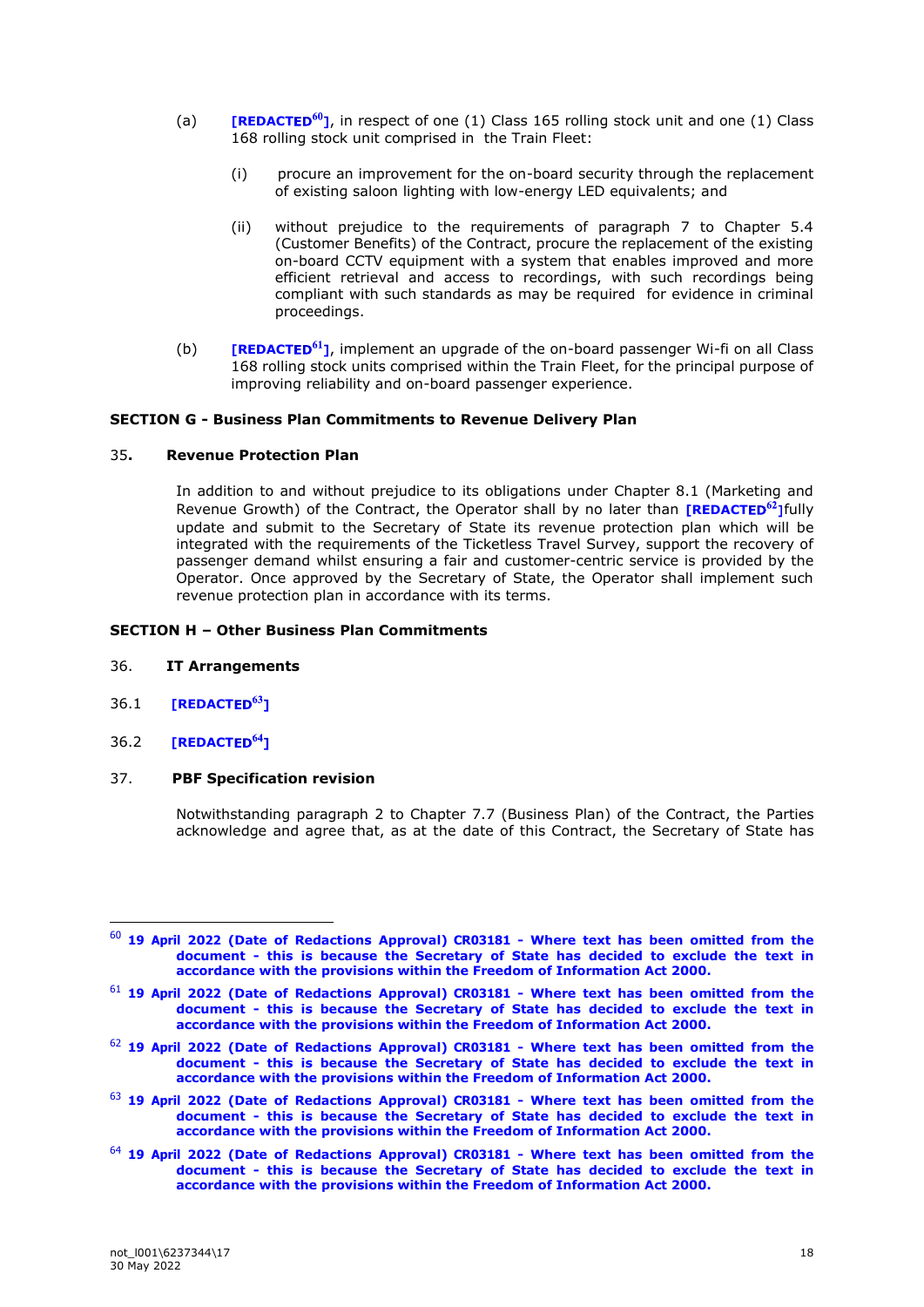engaged **[REDACTED<sup>65</sup>]to** validate the SQR Benchmarks in respect of the Initial Business Plan Year ("**[REDACTED<sup>66</sup>]**") and, consequently, by no later than the end of the second Reporting Period following receipt of the **[REDACTED<sup>67</sup>]**, the SQR Benchmarks may be updated or revised to take account of the **[REDACTED<sup>68</sup>]**by agreement between the Parties (each acting in a timely manner) or on failure to agree as reasonably directed by the Secretary of State.

# 38. **Customer Experience Maturity Model**

The Operator shall collaborate with the Secretary of State in the development of an industry wide maturity model for redefining the relationship between the railway and its customers and subject to the inclusion of the relevant costs in the applicable Cost Budget, shall collaborate with the Secretary of State in implementing such model.

# 39. **Emissions at Marylebone and Rolling Stock Air Pollution Solutions**

- 39.1 The Operator shall, within **[REDACTED<sup>69</sup>]** months of the Start Date, submit to the Secretary of State a feasibility report providing options to reduce emissions at London Marylebone Station.
- 39.2 On approval by the Secretary of State, such approval indicating which option the Operator should implement, the Operator shall (subject to funding being made available) implement that option.
- 39.3 The Operator shall:
	- (a) in addition to and without prejudice to the requirements of paragraph 14, negotiate with the relevant rolling stock provider for the introduction the HybridFlex trial in respect of a second Class 168 unit and, in conjunction with the relevant rolling stock provider, deliver to the Secretary of State for his approval a HybridFlex business case (including a fleet fitment programme) by no later than **[REDACTED<sup>70</sup>]**. Subject to:
		- a. a successful outcome for the HybridFlex trial in respect of such unit;
		- b. the Secretary of State providing his approval; and
		- c. funding being re-allocated within the initial Cost Budget,

the Operator shall use reasonable endeavours to negotiate with the relevant rolling stock providers to modify such rolling stock units as specified in the fleet fitment

- <sup>67</sup> **19 April 2022 (Date of Redactions Approval) CR03181 - Where text has been omitted from the document - this is because the Secretary of State has decided to exclude the text in accordance with the provisions within the Freedom of Information Act 2000.**
- <sup>68</sup> **19 April 2022 (Date of Redactions Approval) CR03181 - Where text has been omitted from the document - this is because the Secretary of State has decided to exclude the text in accordance with the provisions within the Freedom of Information Act 2000.**
- <sup>69</sup> **19 April 2022 (Date of Redactions Approval) CR03181 - Where text has been omitted from the document - this is because the Secretary of State has decided to exclude the text in accordance with the provisions within the Freedom of Information Act 2000.**
- <sup>70</sup> **19 April 2022 (Date of Redactions Approval) CR03181 - Where text has been omitted from the document - this is because the Secretary of State has decided to exclude the text in accordance with the provisions within the Freedom of Information Act 2000.**

<sup>65</sup> **19 April 2022 (Date of Redactions Approval) CR03181 - Where text has been omitted from the document - this is because the Secretary of State has decided to exclude the text in accordance with the provisions within the Freedom of Information Act 2000.**

<sup>66</sup> **19 April 2022 (Date of Redactions Approval) CR03181 - Where text has been omitted from the document - this is because the Secretary of State has decided to exclude the text in accordance with the provisions within the Freedom of Information Act 2000.**